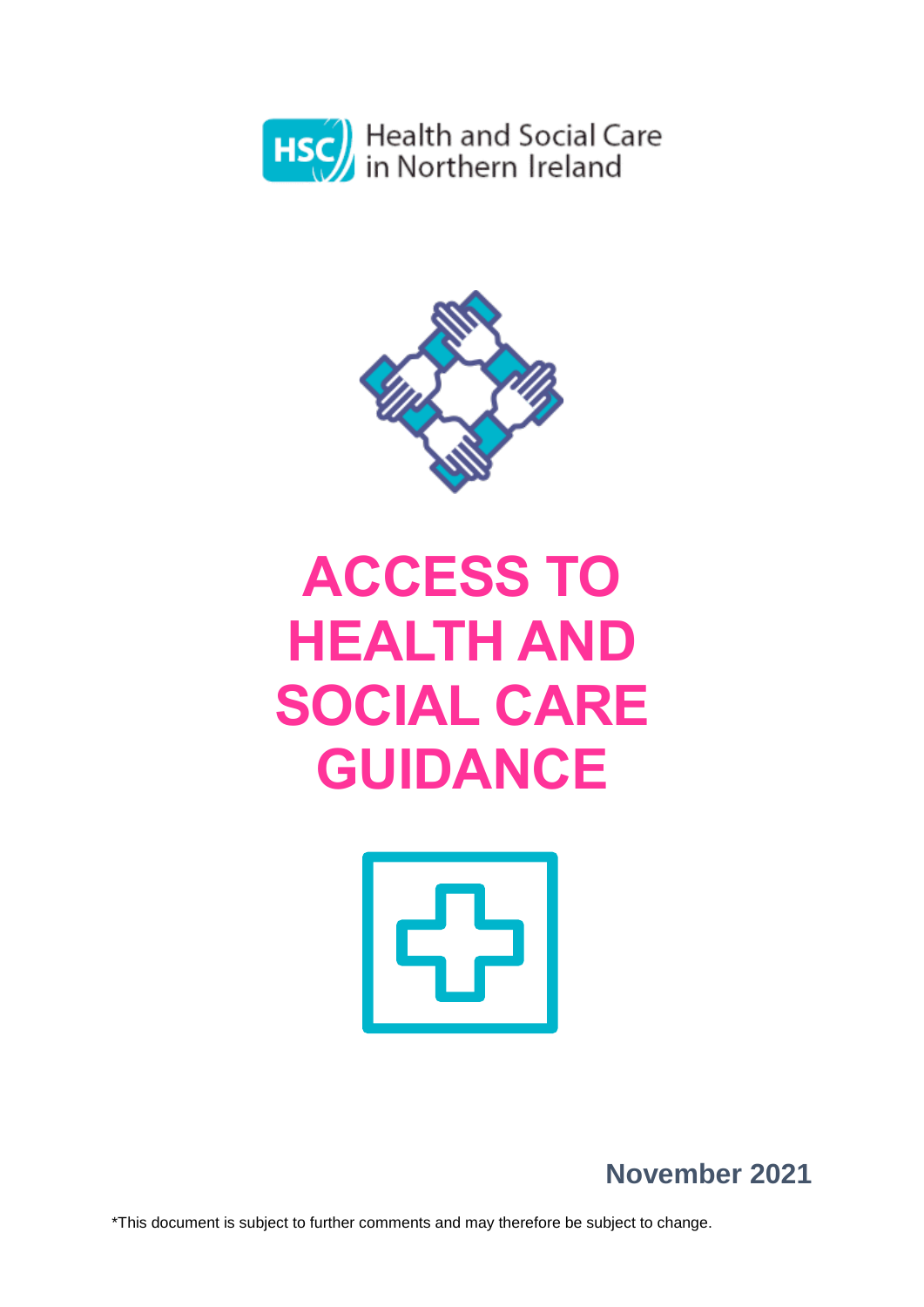#### **Welcome to Northern Ireland**



Arriving in a different country can be an overwhelming experience. We have put together some information which you might find useful. This booklet will inform you about health and social care services and how to access them. We want to ensure that you receive a service which meets your individual needs. Health and Social Care Services in Northern Ireland are generally

free of charge at the point of delivery for people who are considered to be ordinarily resident. This will depend on your individual circumstances and therefore some people may have to pay for anything other than emergency Health and Social Care.

We have provided details of the Health and Social Care Service in Northern Ireland and how to appropriately access it.

#### **Alternative Formats**

This document is available in a range of alternative formats and languages and can be made available on request e.g. Minority Ethnic languages, braille, easyread, MP3. Please contact the Equality Lead in your Trust area if you need the document in a different language or format (please see 1.3 for contact details).

| _____ |  |
|-------|--|
|       |  |
|       |  |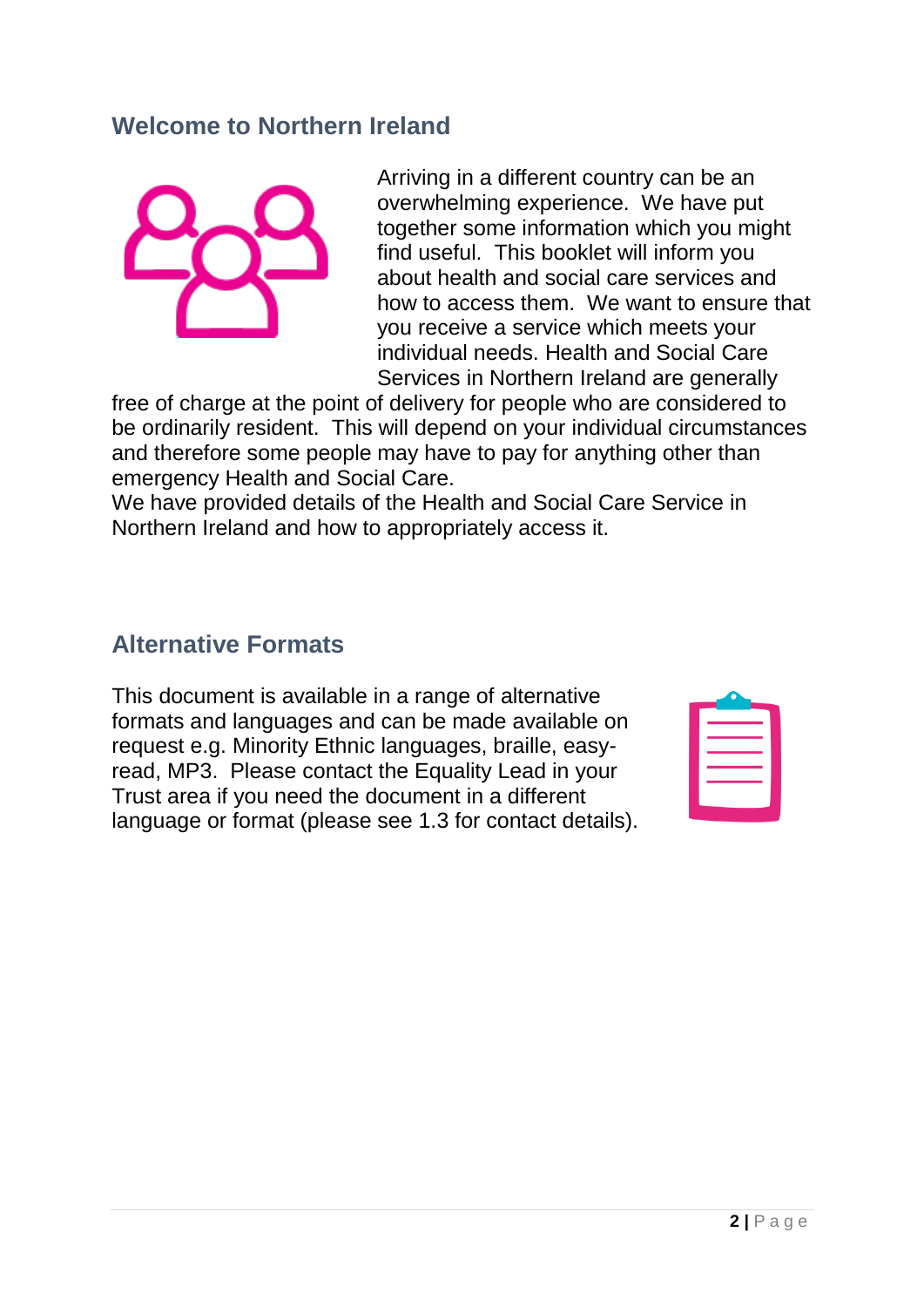#### **Contents**

|                |                                                                | Page |
|----------------|----------------------------------------------------------------|------|
| 1              | <b>Introduction</b>                                            | 6    |
| $1.1$          | Health & Social Care (HSC)                                     | 6    |
| 1.2            | <b>HSC Trust Areas</b>                                         | 6    |
| 1.3            | <b>HSC Trust Equality Leads</b>                                | 7    |
| 1.4            | Interpreters                                                   | 8    |
| 1.5            | <b>Eligibility for Free Treatment</b>                          | 10   |
| 1.6            | How do you access HSC - Your Medical Card                      | 12   |
| 2 <sup>1</sup> | What are the options in terms of looking after<br>your Health? | 13   |
| 2.1            | Self-care                                                      | 13   |
| 2.2            | About your General Practitioner (GP or Family<br>Doctor)       | 14   |
| 2.3            | <b>GP Services</b>                                             | 14   |
| 2.4            | How to find a GP Practice                                      | 15   |
| 2.5            | How to be assessed by a GP                                     | 15   |
| 2.6            | <b>Home Visits</b>                                             | 15   |
| 2.7            | <b>Medication / Prescription</b>                               | 15   |
| $\mathbf{3}$   | <b>Out of Hours Services</b>                                   | 15   |
| 3.1            | <b>Urgent Care or Minor Injuries Unit</b>                      | 16   |
| 3.2            | <b>Hospitals</b>                                               | 16   |
| 3.3            | <b>NI New Entrants Service</b>                                 | 17   |
| 3.4            | <b>Urgent and Emergency Care Services</b>                      | 18   |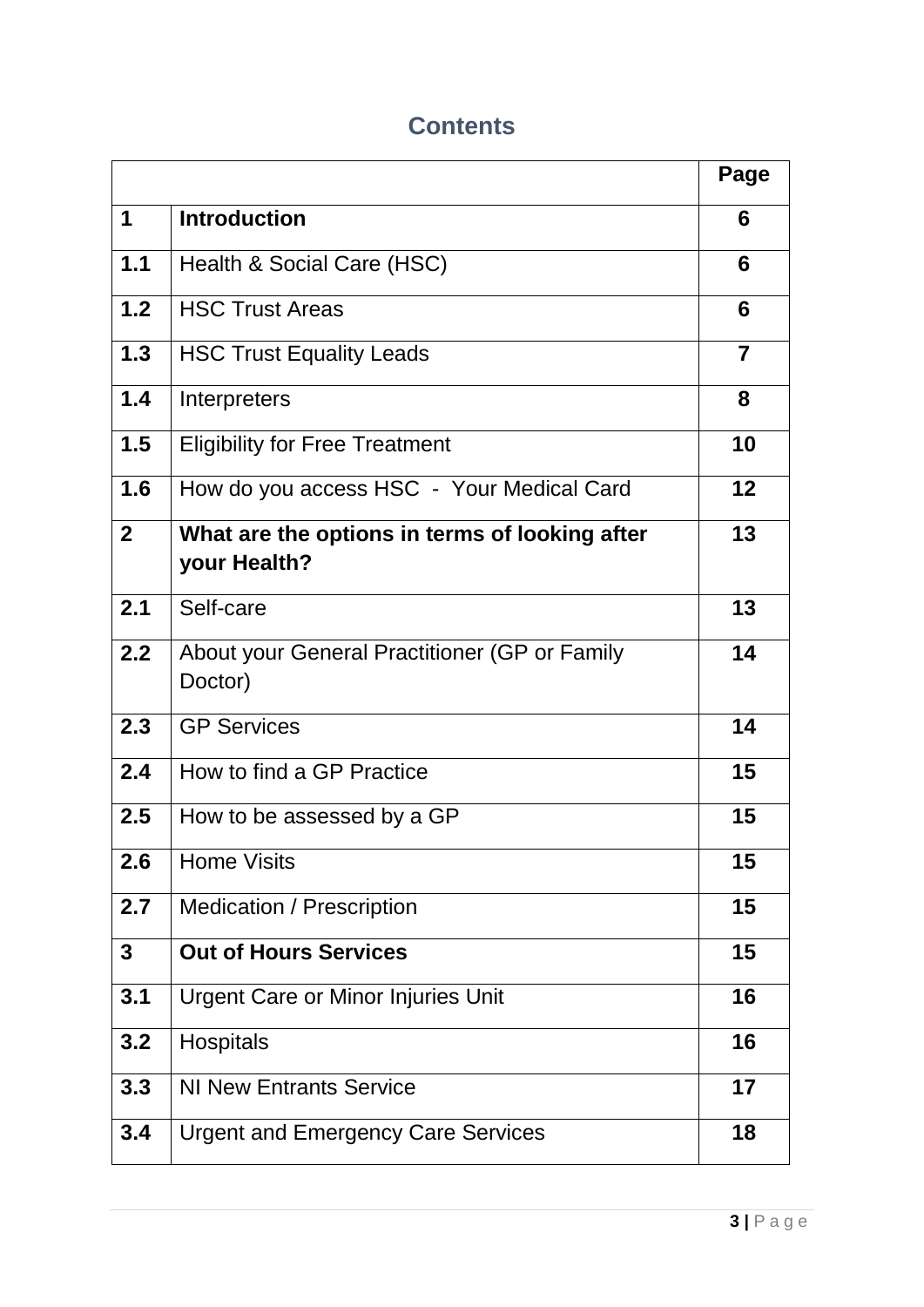| 3.5  | Serious accident or emergency                            | 21 |
|------|----------------------------------------------------------|----|
| 3.6  | What if English is not your first language?              | 21 |
| 3.7  | How are you prioritised?                                 | 22 |
| 3.8  | What can you do while waiting for the ambulance?         | 22 |
| 3.9  | What if an ambulance is not the best option for you?     | 22 |
| 3.10 | Who will be sent to you?                                 | 22 |
| 3.11 | What happens after the arrival of the Paramedic          | 23 |
| 4    | <b>All Other Services</b>                                |    |
| 4.1  | <b>Maternity Services</b>                                | 24 |
| 4.2  | <b>Health Visitors</b>                                   | 24 |
| 4.3  | <b>Family Planning Services</b>                          | 25 |
| 4.4  | <b>Other Sexual Health Services</b>                      | 25 |
| 4.5  | <b>Social Workers</b>                                    | 26 |
| 4.6  | <b>Child &amp; Adult Protection Services</b>             | 26 |
| 4.7  | <b>Mental Health Services</b>                            | 27 |
| 4.8  | Services for people with a disability                    | 27 |
| 4.9  | <b>Allied Health Professionals</b>                       | 28 |
| 4.10 | <b>School Nurse</b>                                      | 29 |
| 4.11 | <b>Childhood Immunisation Programme</b>                  | 29 |
| 4.12 | <b>Pharmacy Services (The Chemist)</b>                   | 30 |
| 4.13 | <b>Dentists</b>                                          | 30 |
| 4.14 | Optometrist (The Optician)                               | 30 |
| 5    | What if you are unhappy with the Service you<br>receive? | 31 |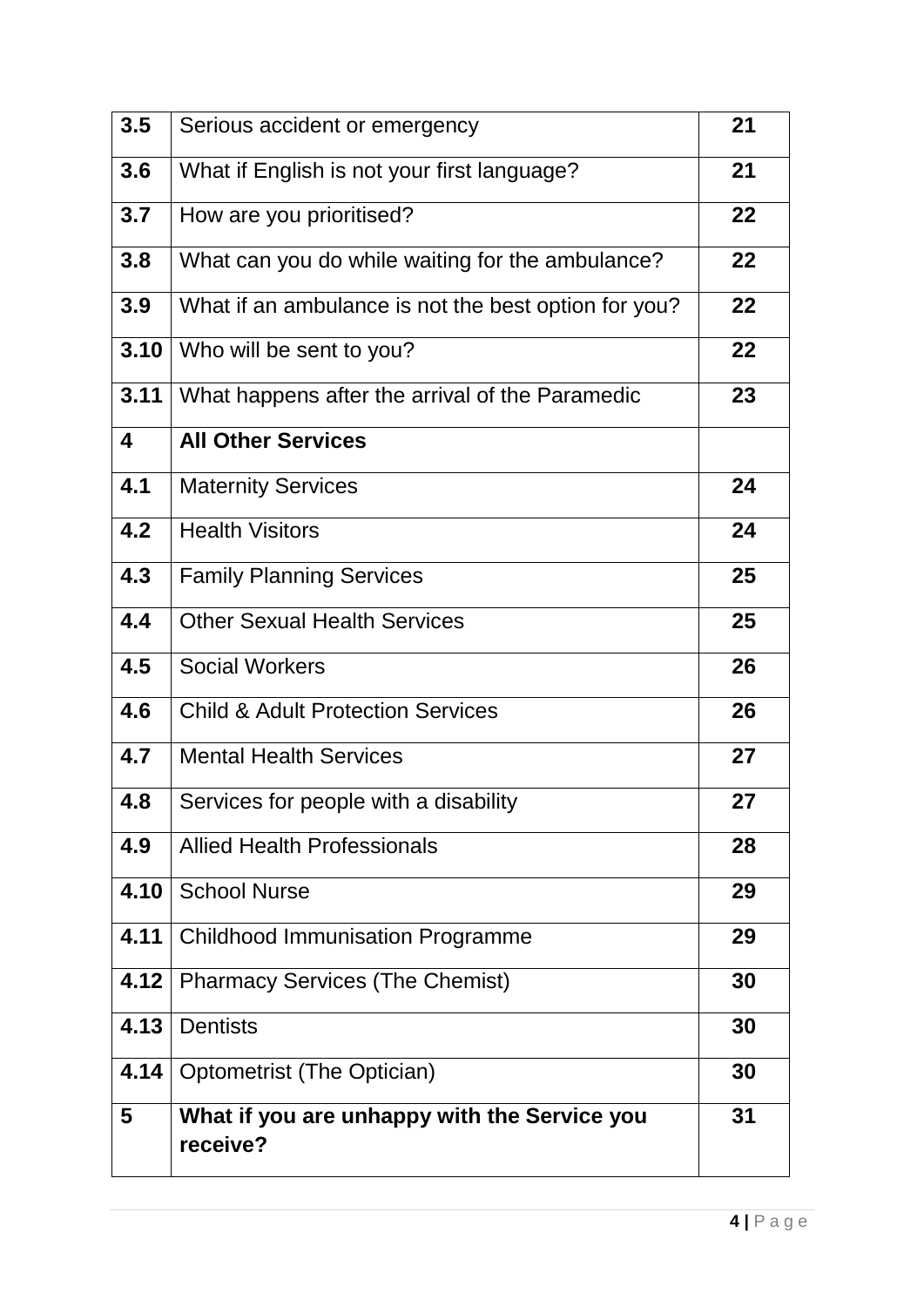| 5.1 | <b>Complaints Procedure</b>                       | 31 |
|-----|---------------------------------------------------|----|
| 5.2 | How to complain                                   | 31 |
| 5.3 | How to make a complaint                           | 31 |
| 5.4 | What will happen next?                            | 34 |
| 5.5 | What happens if you are still not happy after the | 34 |
|     | Trust has investigated your complaint?            |    |
| 6   | Where else can you get Advice and Information?    | 35 |
| 6.1 | <b>Helplines Network NI</b>                       | 35 |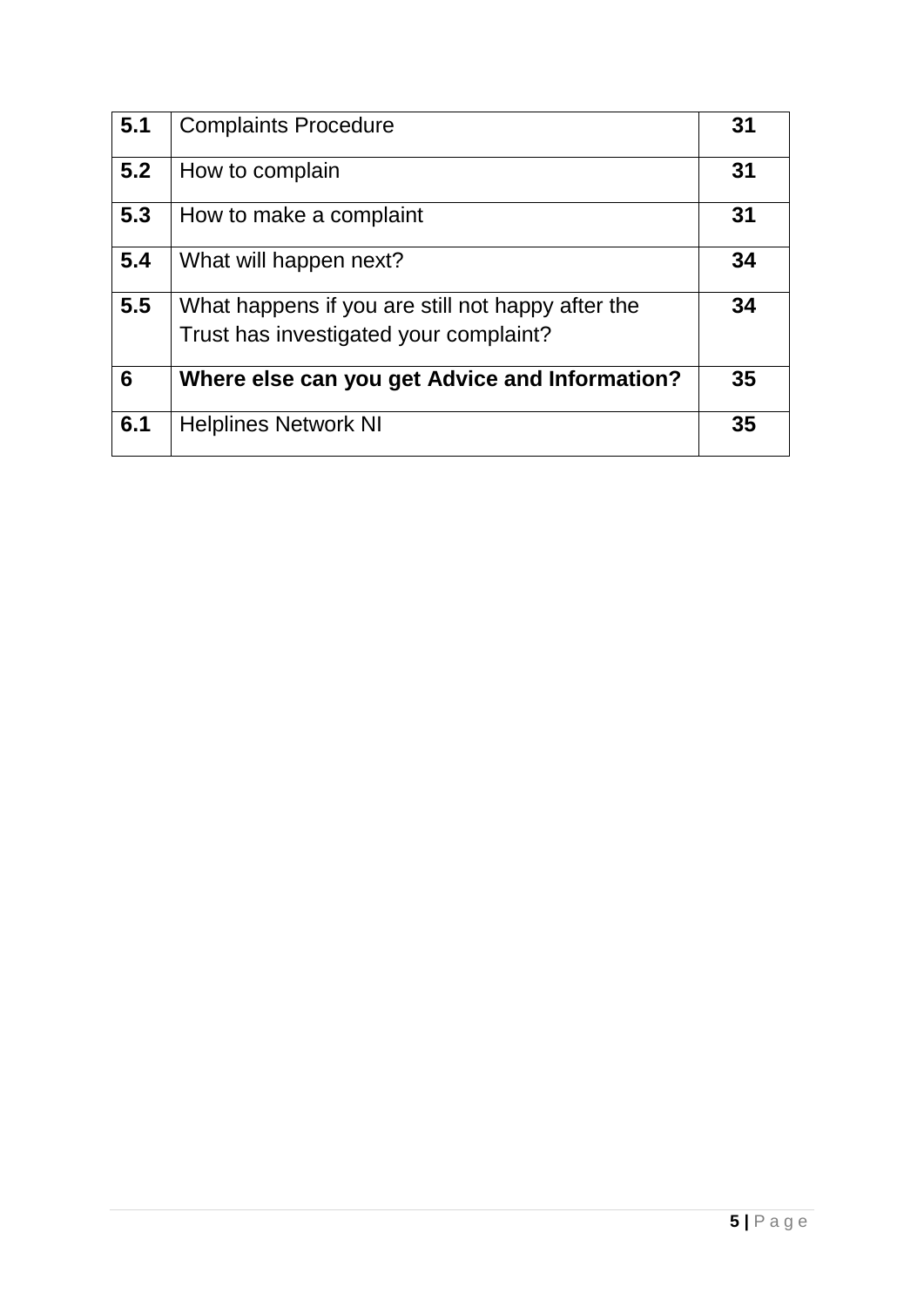## **1. Introduction**

### **1.1 Health and Social Care (HSC)**

In Northern Ireland the National Health Service (NHS) is referred to as Health and Social Care or HSC. HSC in Northern Ireland provides Acute Services in critical and emergency care and also provides social care services like home care services, family and children's services, day care services and social work services.

There are 6 Health and Social Care Trusts in Northern Ireland, providing health and social care services.

The map below shows five regions within Northern Ireland. These regions are called Health and Social Care Trust areas. The Northern Ireland Ambulance Service Trust covers all five regions of Northern Ireland.

#### **1.2 HSC Trust Areas**

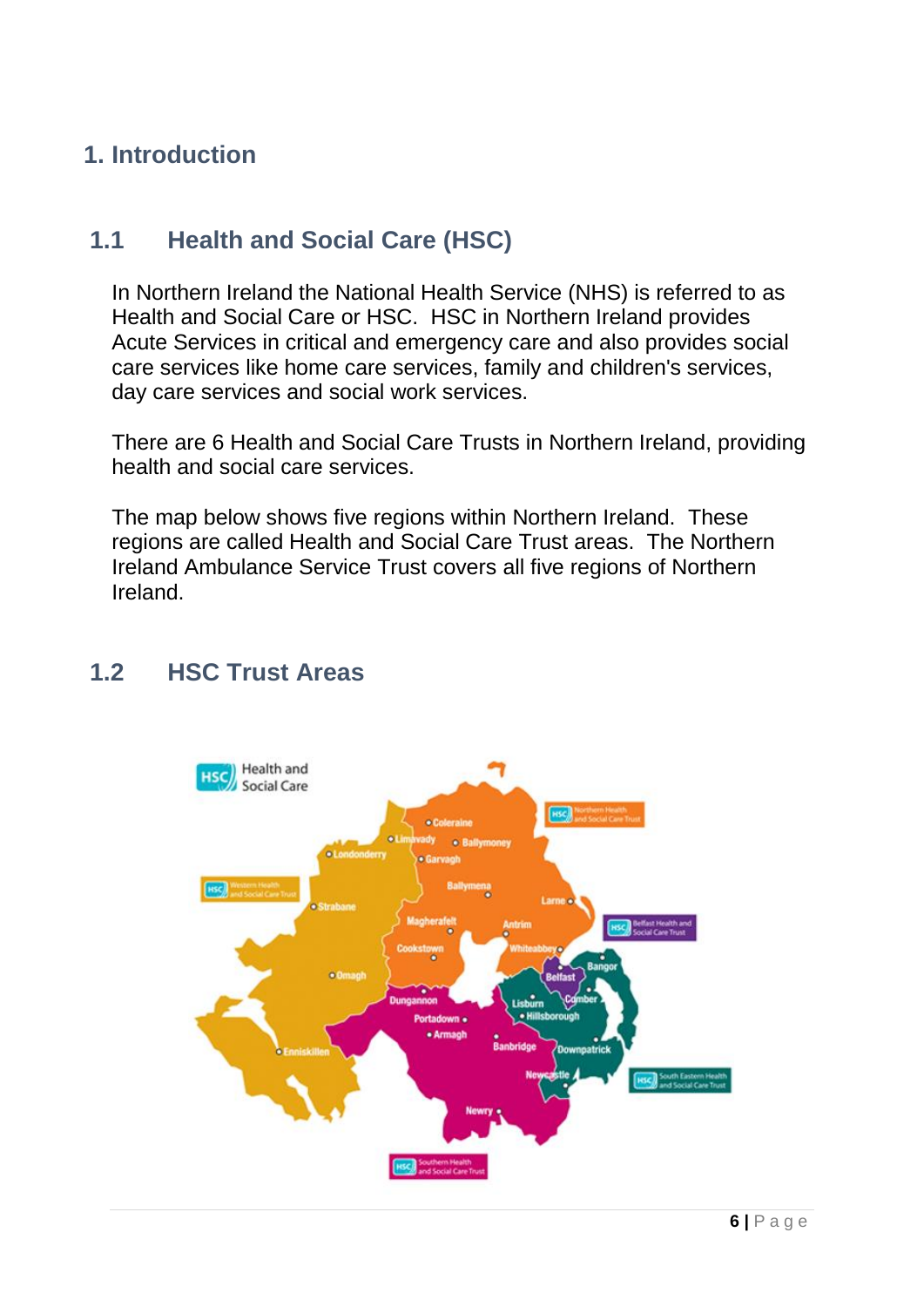## **1.3 Health & Social Care Trust Equality Leads:**

| <b>Belfast</b><br><b>Health</b><br>& Social<br>Care<br><b>Trust</b>              | Orla Barron<br><b>Planning and Equality</b><br>Lead<br>1st Floor, Admin<br><b>Building</b><br>Knockbracken<br><b>Healthcare Park</b><br><b>Saintfield Road</b><br>BELFAST BT8 8BH | Telephone: 028 95046567<br>Mobile:<br>07825 146432<br>orla.barron@belfasttrust.hscni.net    |
|----------------------------------------------------------------------------------|-----------------------------------------------------------------------------------------------------------------------------------------------------------------------------------|---------------------------------------------------------------------------------------------|
| <b>Southern</b><br>Health &<br><b>Social Care</b><br><b>Trust</b>                | Cathy Lavery<br><b>Head of Equality Unit</b><br>1 <sup>st</sup> Floor<br><b>Hill Building</b><br>St Luke's Hospital<br>Loughgall Rd<br><b>ARMAGH</b><br><b>BT61 7NQ</b>           | Telephone: 02837 564 151<br>Mobile:<br>07552271620<br>cathy.lavery@southerntrust.hscni.net  |
| <b>South</b><br><b>Eastern</b><br>Health &<br><b>Social</b><br><b>Care Trust</b> | <b>Susan Thompson</b><br><b>Equality Manager</b><br>$2nd$ Floor<br>Lough House<br><b>Ards Hospital</b><br><b>Newtownards</b><br><b>BT23 4AS</b>                                   | Telephone: 028 9151 2177<br>Textphone: 028 9151 0137<br>susan.thompson@setrust.hscni.net    |
| Western<br><b>Health</b><br>& Social<br>Care<br><b>Trust</b>                     | Jennifer Mayse Equality<br>Manager<br>Tyrone & Fermanagh<br>Hospital<br>Donaghanie Road<br>Omagh<br>Co Tyrone                                                                     | Telephone: 028 82835278<br>Textphone: 028 82835345<br>jennifer.mayse@westerntrust.hscni.net |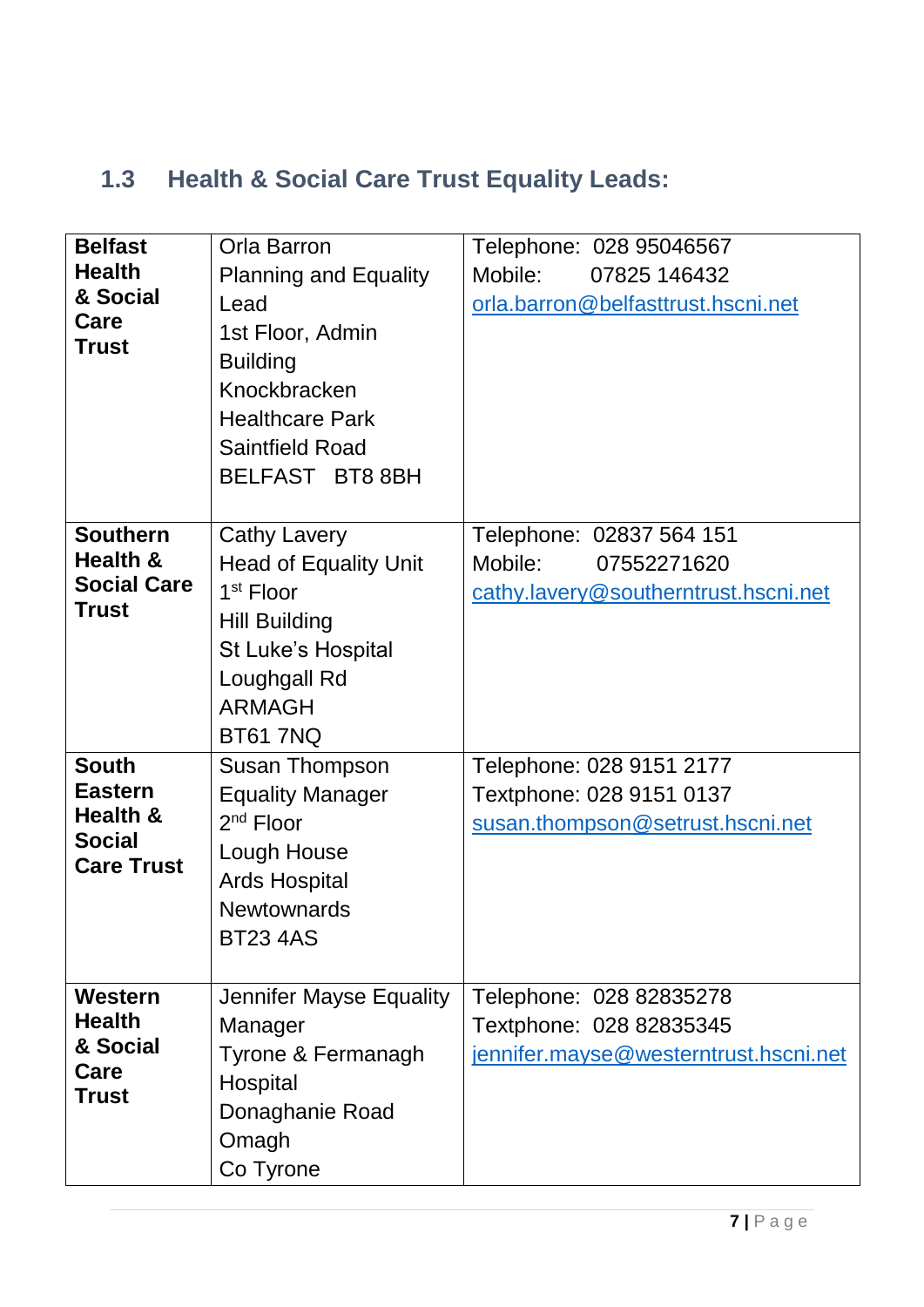|                                                                                         | BT79 ONS                                                                                                                                                                                                           |                                                                                                                |
|-----------------------------------------------------------------------------------------|--------------------------------------------------------------------------------------------------------------------------------------------------------------------------------------------------------------------|----------------------------------------------------------------------------------------------------------------|
| <b>Northern</b>                                                                         | Alison Irwin                                                                                                                                                                                                       | Telephone:<br>028 2766 1377                                                                                    |
| Health &<br><b>Social Care</b><br><b>Trust</b>                                          | <b>Head of Equality</b><br><b>Route Complex</b><br>8e Coleraine Road<br><b>Ballymoney</b><br>Co Antrim<br><b>BT53 6BP</b>                                                                                          | Mobile/Textphone: 07825667154<br>alison.irwin@northerntrust.hscni.net<br>equality.unit@northerntrust.hscni.net |
| <b>Northern</b><br><b>Ireland</b><br><b>Ambulance</b><br><b>Service</b><br><b>Trust</b> | John Gow<br><b>Equality and Public</b><br><b>Involvement Officer</b><br>Ambulance<br>Headquarters<br>Site 30, Knockbracken<br><b>Healthcare Park</b><br><b>Saintfield Road</b><br><b>BELFAST</b><br><b>BT8 8SG</b> | Tel: 02890 400717<br>john.gow@nias.hscni.net<br>www.nias.hscni.net                                             |

#### **1.4 Interpreters**



The Business Services Organisation (BSO) Health and Social Care Interpreting Service strives to make accessing health and social care services easier for patients who do not speak English as a first or competent second language. The BSO Interpreting Service provides face to face interpreters, which means that an

interpreter will be physically present during your appointment. The service is free-of-charge and legally, it is your right to have professional language assistance.

• The Service operates 24 hours, 7 days per week.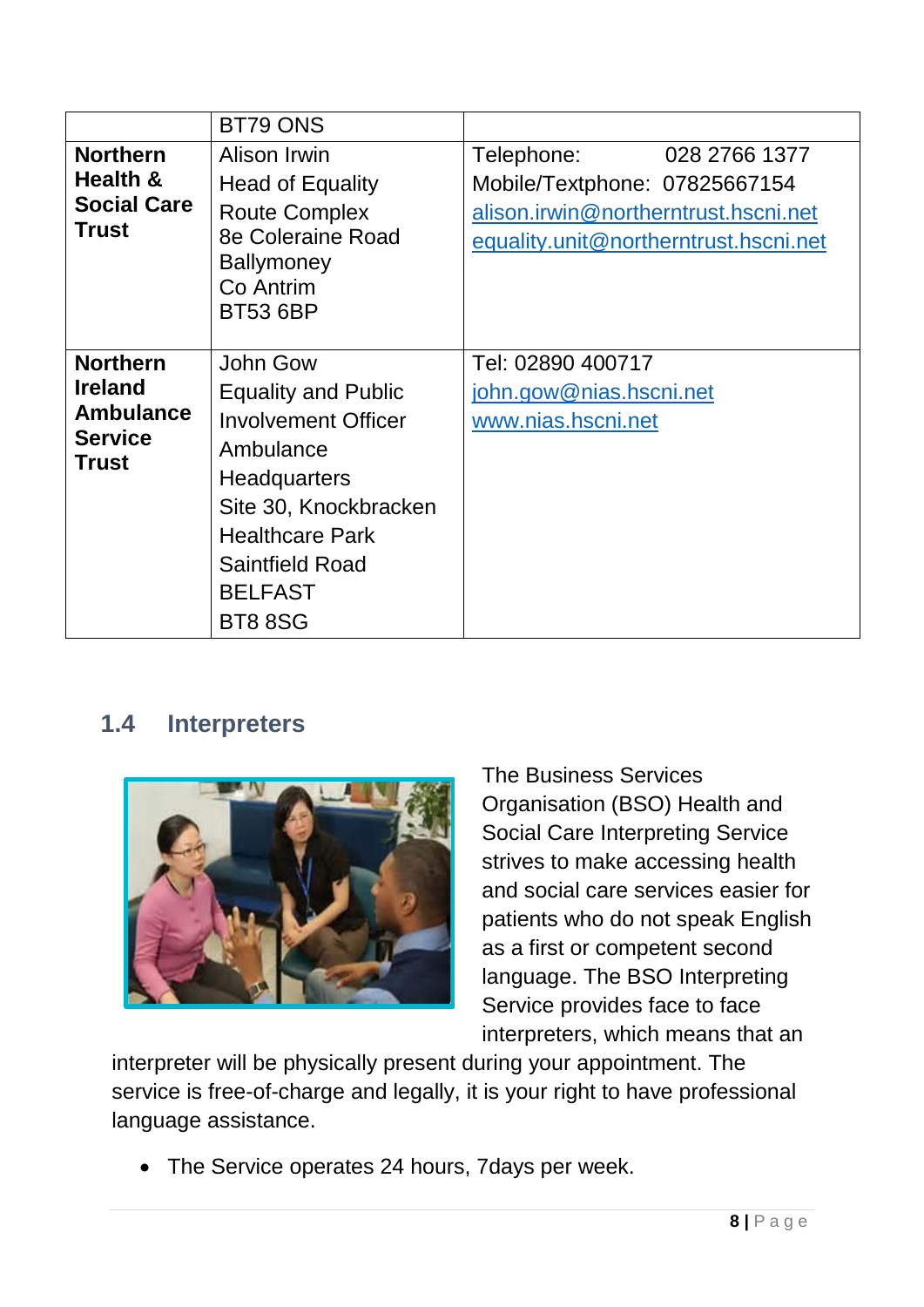- Interpreters are professionally trained and accredited with a Community Interpreting qualification.
- Interpreters are required to wear their HSC ID badge at all times.
- Interpreters are bound by confidentiality.
- Interpreters will only contact the patient/client prior to the appointment when asked to do so by the HSC practitioner in order to confirm attendance, or to relay any specific appointment instructions.
- Interpreters should always obtain consent for interpreting as part of their introduction.
- The operational team who deal with requests will, if asked, try to provide the same interpreter for continuity purposes.



What your Interpreter can do

- Be bilingual and know how to interpret, facilitating communication.
- Interpret accurately (not always word by word interpreting, but the full meaning of the conversation being conveyed).
- Be impartial and maintain confidentially.
- Clarify cultural nuances and be aware of other cultural or circumstantial issues.
- Signpost clients or patients to other services when possible.

What your Interpreter cannot do

- Written translation of a long document.
- Client's advice work (bilingual advocacy).
- Speak instead of you they will only interpret your words.
- Look after children.
- Provide counselling or transport.
- Give out your telephone number or contact details.

To request an Interpreter

You need to let the booking office or the receptionist know if you need language support. It is best to let them know in advance so that they can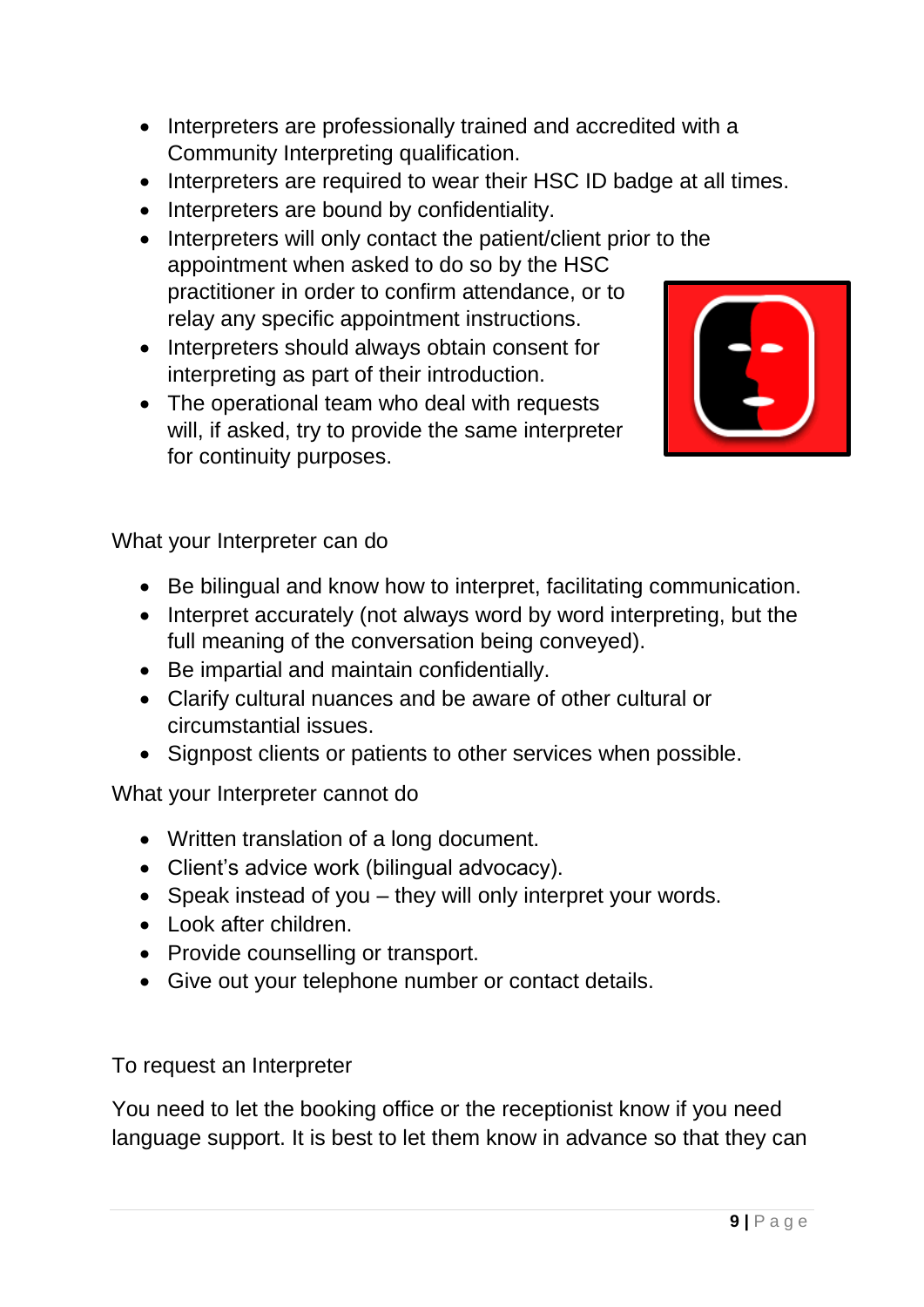try to access an interpreter in your preferred language. The staff or receptionist will book an interpreter on your behalf.

Telephone Interpreting

the bigword

At times it may be more appropriate to provide a telephone interpreter or indeed if a face to face interpreter is not available. Health and Social Care practitioners can use telephone interpreting via the Big Word Telephone Interpreting Service. Big Word provides interpreters via telephone link for Health and Social Care appointments in Northern Ireland. These interpreters are professional, qualified interpreters and are bound by a similar code of conduct as those who work for the BSO Health and Social Care Interpreting Service.

#### **1.5 Eligibility for Healthcare Treatment**

Health and Social Care Services in Northern Ireland are generally free at the point of delivery for people who are considered to be ordinarily resident, which means that you do not have to pay to see a doctor nor do you need your own health insurance. Depending on your circumstances, you may have to pay for some health services like dental treatment and eye care.

In principle, whether or not you have to pay for your treatment depends on the type of treatment and on whether you are living in Northern Ireland or just visiting. If the treatment is emergency and is provided in an emergency department, walk in clinic or minor injuries unit, it is provided for free of charge. Once emergency treatment has been provided, after-care as in inpatient (admitted to hospital), or as an outpatient (not admitted to hospital) etc. may be chargeable if you are not "ordinarily" resident in Northern Ireland or are not deemed to fulfil one of the exemption criteria.

#### **Access to Health Care Teams Contact Details**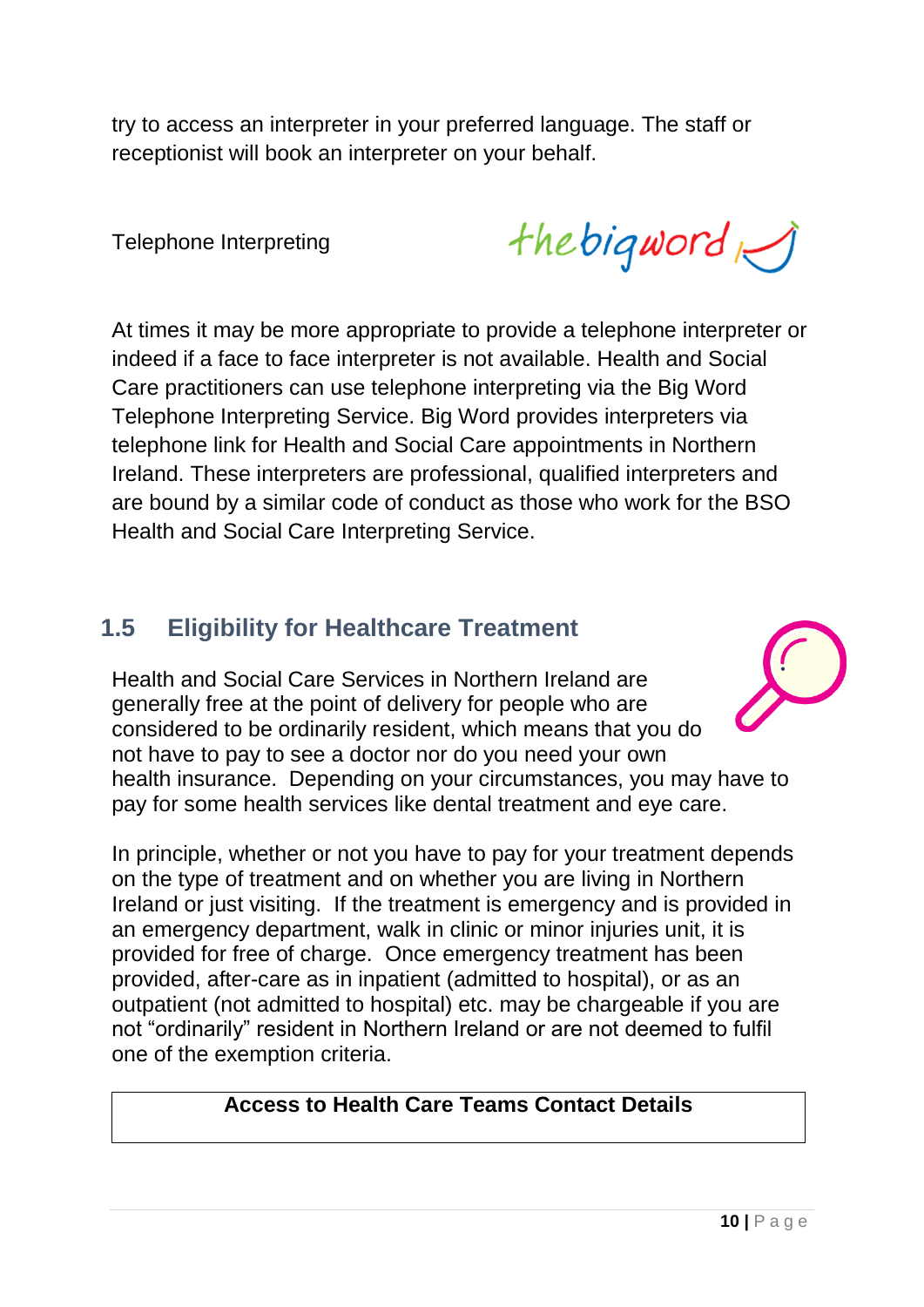| <b>Belfast Health &amp;</b> | Eileen Murphy, Access to Health and Social                             |
|-----------------------------|------------------------------------------------------------------------|
| <b>Social Care Trust</b>    | Care Manager                                                           |
|                             | Phone 02895048408                                                      |
|                             | eileenm.murphy@belfasttrust.hscni.net                                  |
|                             | accesshealthcare@belfasttrust.hscni.net                                |
|                             | Sarah Craig, Access to Health and Social                               |
|                             | Care Manager                                                           |
|                             | Phone 02896155436                                                      |
|                             | sarah.craig@belfasttrust.hscni.net                                     |
|                             | accesshealthcare@belfasttrust.hscni.net                                |
|                             |                                                                        |
| Southern Health &           | Brigid Quinn, Access to Health & Social Care                           |
| <b>Social Care Trust</b>    | Team Manager, SHSCT, Finance                                           |
|                             | Department, Daisy Hill Hospital<br>Phone: 02837565296                  |
|                             | access.healthcare@southerntrust.hscni.net                              |
|                             |                                                                        |
| South Eastern Health        | <b>Financial Assessment Team</b>                                       |
| & Social Care Trust         | Phone: 028 44 513857                                                   |
|                             |                                                                        |
| Western Health &            | The Access to Health Care Team                                         |
| <b>Social Care Trust</b>    |                                                                        |
|                             | <b>Altnagelvin Hospital</b><br>Phone: 02871 345171 Ext 214959, 213052, |
|                             | 214436, 214960 or                                                      |
|                             | Southwest Acute Hospital                                               |
|                             | Phone: 028 6638 2000 Ext 255502                                        |
|                             |                                                                        |
| Northern Health &           | Melanie Sloan, Access to Health & Social                               |
| <b>Social Care Trust</b>    | Care Manager                                                           |
|                             | <b>Antrim Hospital</b>                                                 |
|                             | Phone: 028 9442 4000 Ext 334271                                        |
|                             |                                                                        |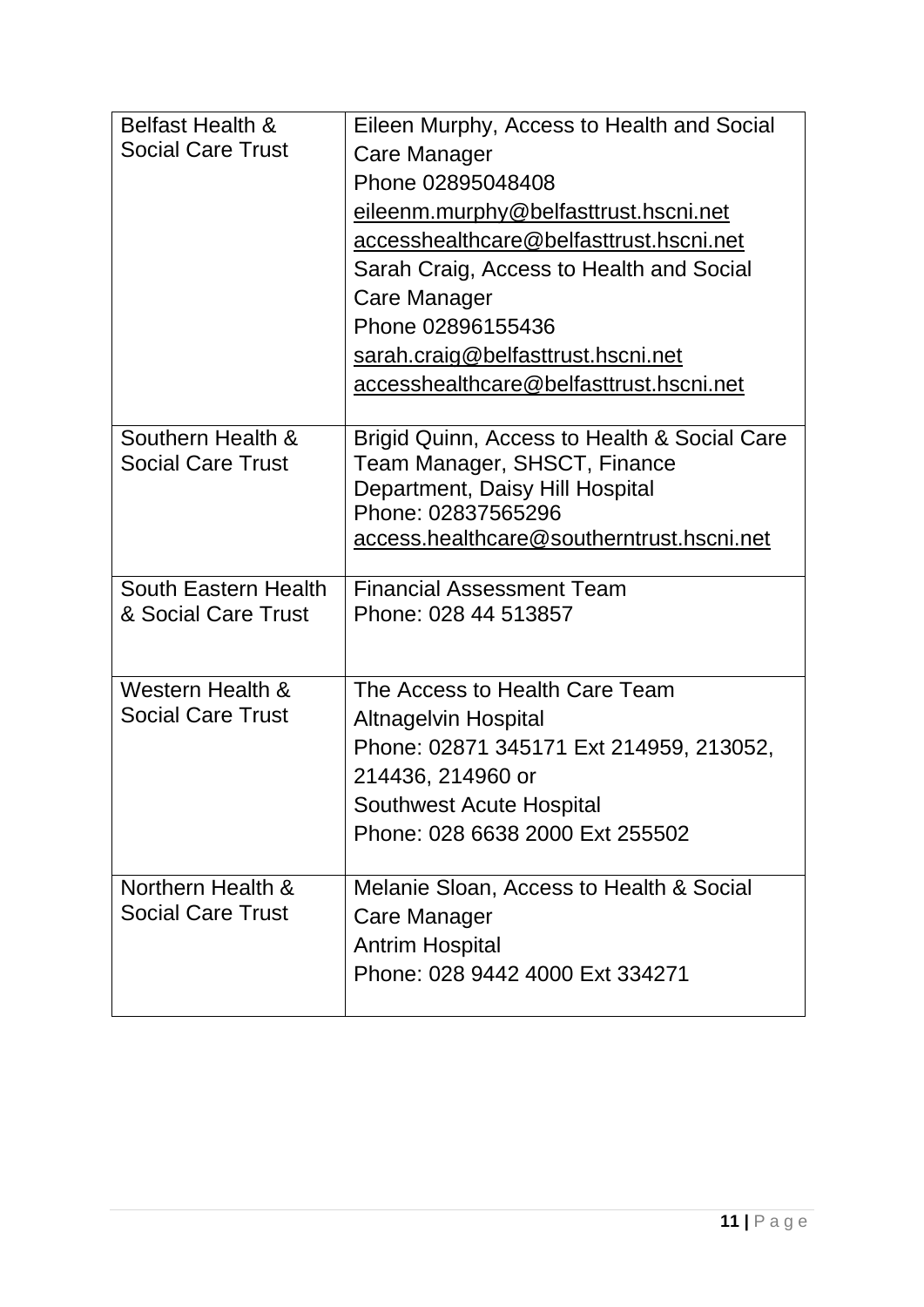#### **1.6 How Do You Access HSC? Your Medical Card**



To get access to services you should register with a General Practitioner (GP) Practice.

The family doctor, also known as the General Practitioner or GP, is the entry point for a whole range of services. Some GPs work individually, others work together with other GPs in a GP Practice or Health and Care Centre.

You should register with a GP Practice straight away when you arrive in Northern Ireland rather than wait until you need to access health or social care services.

To become registered, you will need to fill in an application form. This form is called an HSCR-1. It is available in a range of other languages. Click on the link to access the form <http://www.hscbusiness.hscni.net/1814.htm>

The HSCR-1 form and the translated versions are also available from any GP Practice or from the Business Services Organisation (BSO), which look after your registration. Their contact details are:

Business Services Organisation **Headquarters** 2 Franklin Street Belfast BT2 8DQ Phone: (028) 9032 4431 Textphone: (028) 9053 5575 Complaints: [Complaints.bso@hscni.net](mailto:Complaints.bso@hscni.net)  Website: [http://www.hscbusiness.hscni.net](http://www.hscbusiness.hscni.net/)

You should get an application form, fill it in and then take it along with any proof of identification and eligibility requested to your chosen GP Practice. Your documentation will be sent to BSO who will then assign you a GP practice. You will then receive a medical card issued by the BSO. This may take up to eight weeks. You do not have to pay for your medical card. Your medical card is an important document; it entitles you to receive a range of services.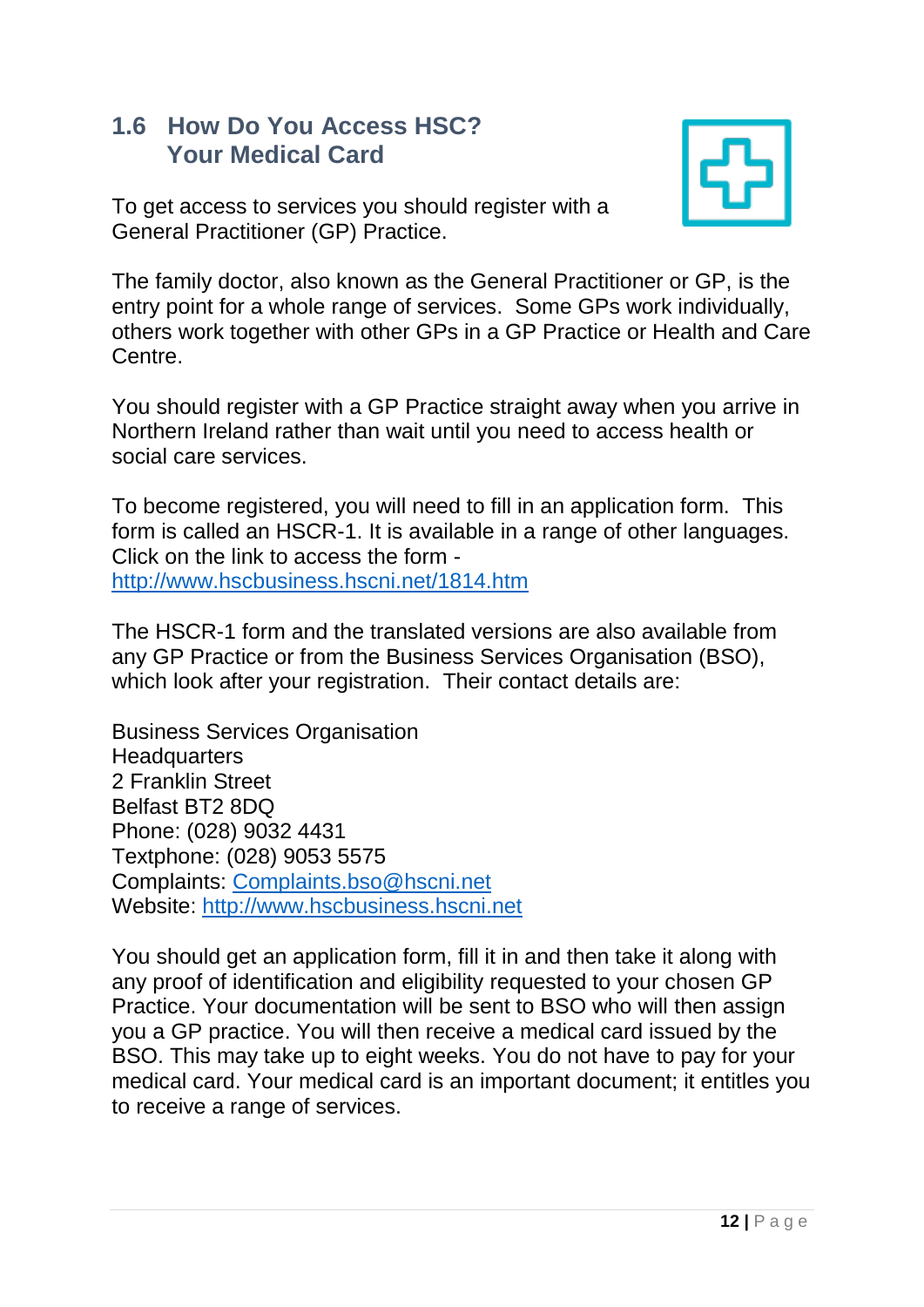**2. What are the options in terms of looking after your Health?**

### **Remember to Choose Well!**



### **2.1 Self-care**

Self-care is the best choice to treat minor illnesses, ailments and injuries. A range of common illnesses and complaints, such as aches and pains, coughs, colds, upset stomachs and sore throats can be treated with over the counter medicines and plenty of rest. Remember, whether treated or not, most of these will get better. Some self-care essentials - the following are available to buy over the counter: Paracetamol, Aspirin, Ibuprofen, rehydration mixtures, indigestion remedies, plasters and thermometer. (Always follow the instructions on the pack.)

If you are still feeling unwell you should contact your Local Doctor or General Practitioner (GP).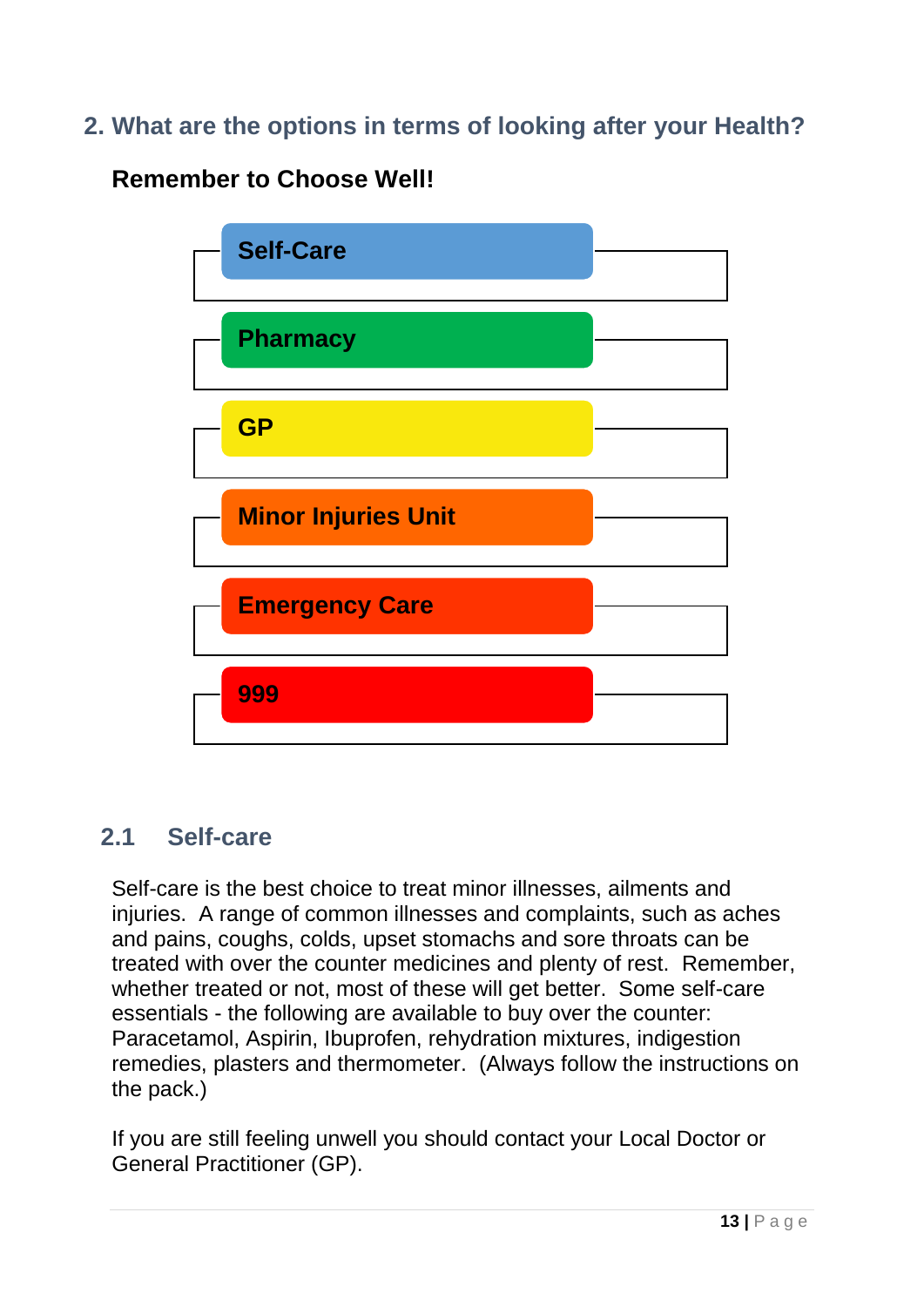#### **2.2 About your General Practitioner (GP) or Family Doctor**

Local or Family doctors, also known as General Practitioners (GPs), look after the health of people in their local community and deal with a whole range of health problems. There are over 330 GP Practices throughout Northern Ireland.

### **2.3 GP or Family Doctor Services**

GPs provide a range of services including:

- Medical advice on a range of issues
- Physical examinations
- Diagnosis of symptoms
- Prescribing of medication
- Health education and health screening
- Giving vaccinations
- Carrying out simple surgical operations.
- Providing ongoing care for more longstanding or chronic conditions
- Some GP Practices provide an online Appointments Booking or Repeat Prescription service (via their Practice websites).

The GP or family doctor is responsible for helping you to look after your health needs. They will decide whether you should see any other health specialist and, if so, will make all necessary arrangements. Your GP will also decide what medicines you need and can give you a prescription.

You are entitled to treatment from one of the GPs at the practice where you are registered. You have no automatic right to see a particular GP. When you register with a GP practice, you may be assessed by any GP within the practice and may not always deal with the same GP, however you will have continuity of care from within that practice.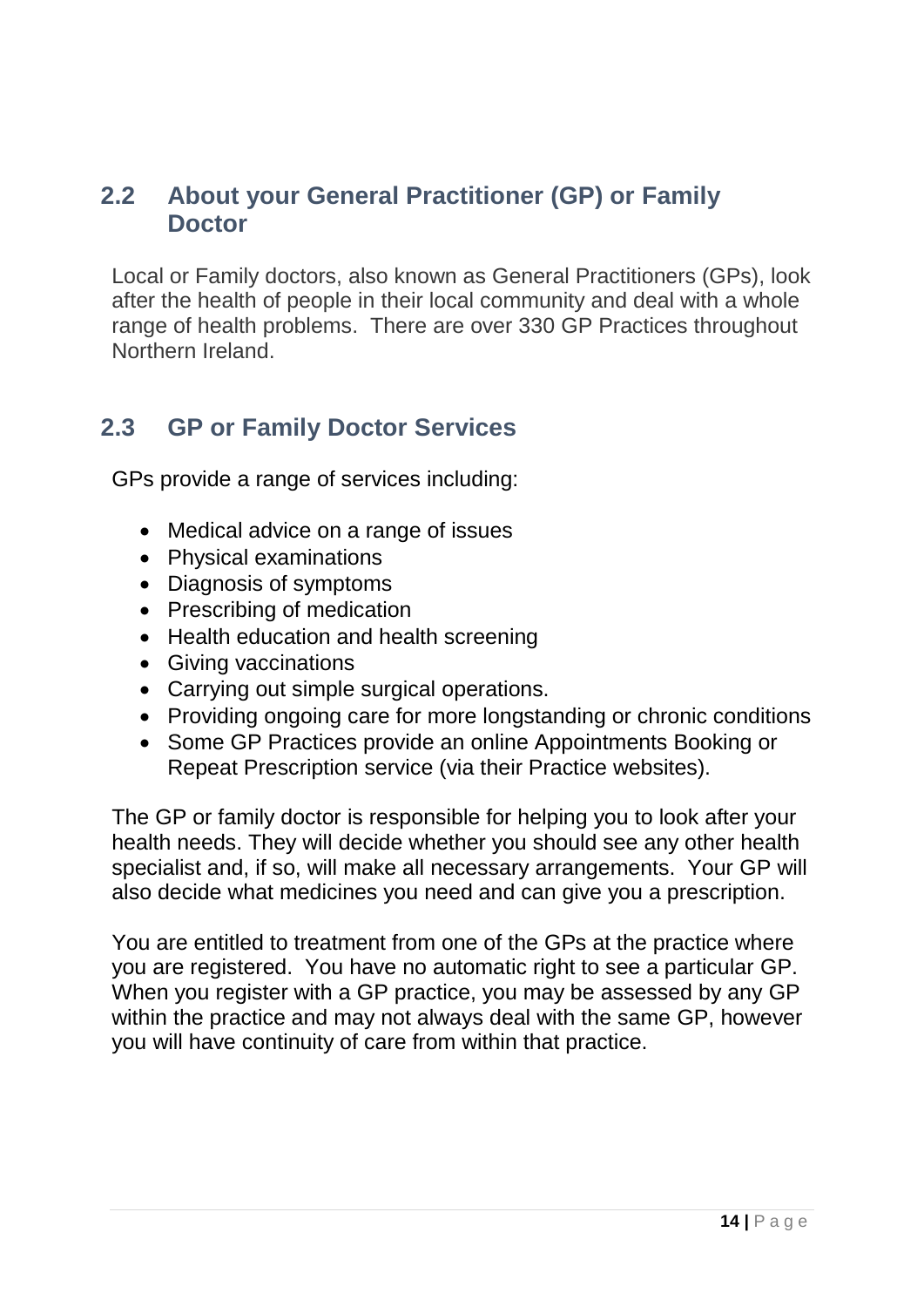### **2.4 How to find a GP Practice**

There are over 330 GP Practices in Northern Ireland. Search for a GP Practice in your area - [Find a GP practice | nidirect.](https://www.nidirect.gov.uk/services/gp-practices) It is important that you are aware of your basic rights:



- You have the right to ask to be treated by a doctor of your own gender
- You should note that you have the right to change your GP practice at any time.

#### **2.5 How to be assessed by a GP**

Due to the COVID-19 Pandemic GP practices have changed how they operate. If you need to contact a GP, do not go to the surgery in person. Instead **phone first** - telephone call your GP surgery and request to speak to a GP. The phone calls will be triaged to decide the order of treatment of patients. GP appointments are then likely to be virtual, by phone or video call. The GP may also decide they need to see you in person.

#### **2.6 Home Visits**

If you feel too unwell to attend the practice, you may be entitled to a home visit by a GP. You should contact your GP Practice to request this. You cannot, however, insist that a GP visits you at home. A GP will only visit you at home if they think your medical condition requires it.

### **2.7 Medication/Prescription**

If a GP decides you need medication, they will write you a prescription, which you should then collect from the GP practice and take to any pharmacy / chemist to collect the medication. See Section on 'Pharmacy Services'.

### **3. Out of Hours Services**

GP Practices are usually open Monday to Friday, at times advertised in the Practice. For nights, weekends and public holidays services are provided by Out of Hours services. Practices will have information about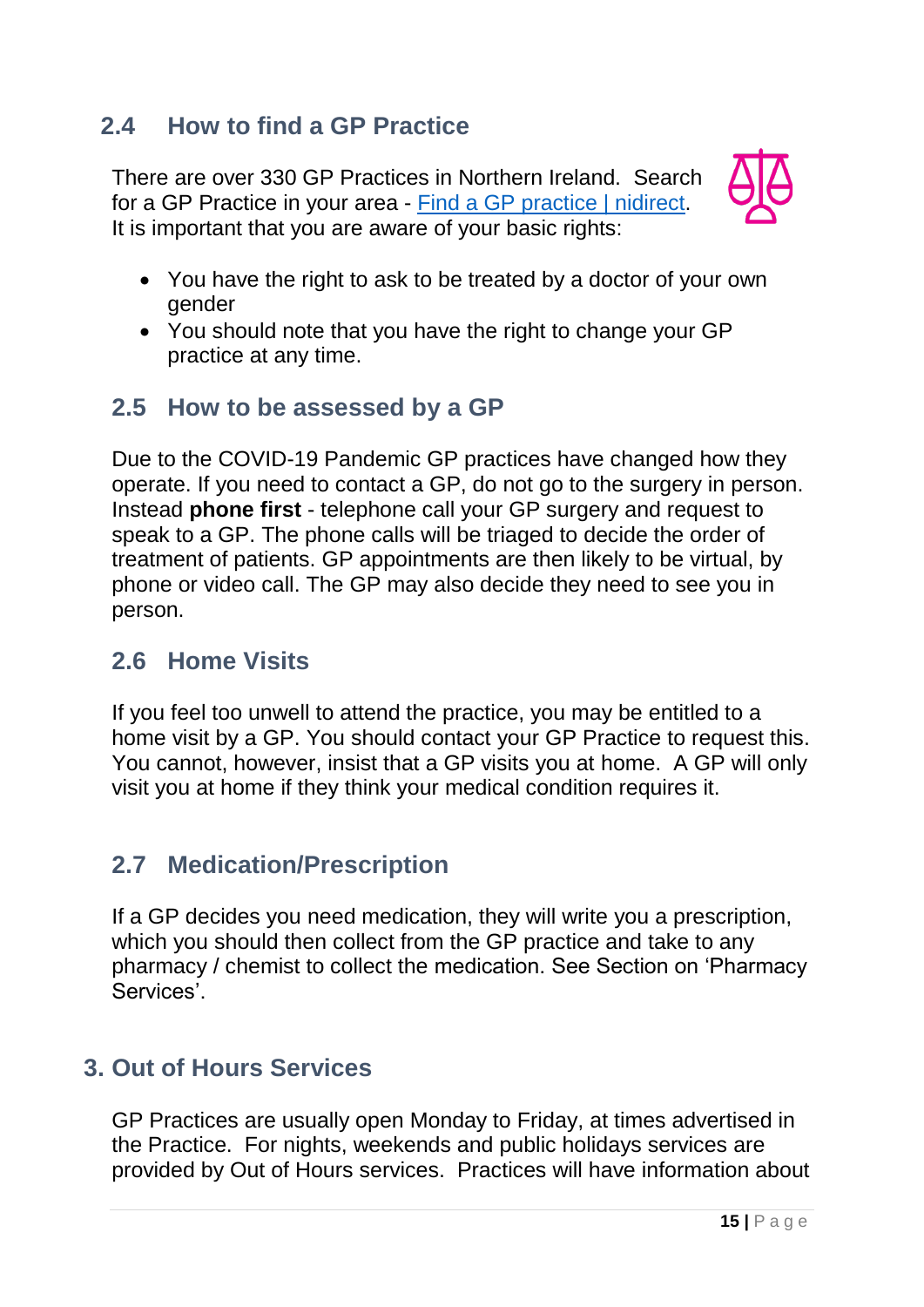how to contact Out of Hours services if you need a doctor. There should be a recorded message on the Practice telephone as well as notices on the door which provide further details.

All Out of Hours Centres will provide urgent medical care for problems that cannot wait until your own GP practice opens again. They also provide services even if you are not registered with a local Practice. GP Out of Hours is available if you require urgent medical care when your GP surgery is closed. GP Out of Hours services operate from 6pm each weekday evening until your GP surgery opens the next morning and 24 hours on Saturdays, Sundays and public holidays. Remember to telephone the service first. The doctor or nurse will give you advice over the telephone, decide if you need to be seen by a doctor or will refer you to another service if required. Your GP surgery will have the contact details for your area.

Urgent GP Out of Hours care can be found by contacting your local GP Practice and also online at [https://www.nidirect.gov.uk/articles/gp-out](https://www.nidirect.gov.uk/articles/gp-out-hours-service)[hours-service](https://www.nidirect.gov.uk/articles/gp-out-hours-service)

#### **3.1 Urgent Care or Minor Injuries Unit**

An Urgent Care or Minor Injuries Unit can treat injuries that are not critical or life threatening, such as:

- Injuries to upper and lower limbs
- Broken bones, sprains, bruises and wounds
- Bites human, animal and insect
- Burns and scalds
- Abscesses and wound infections
- Minor head injuries
- Broken noses and nosebleeds
- Foreign bodies in the eyes and nose.

If you or a child over 5 years old suffers a minor injury you can go to one of the Minor Injuries Units. Children under 5 years must be brought to the Emergency Department in your area.

#### **3.2 Hospitals**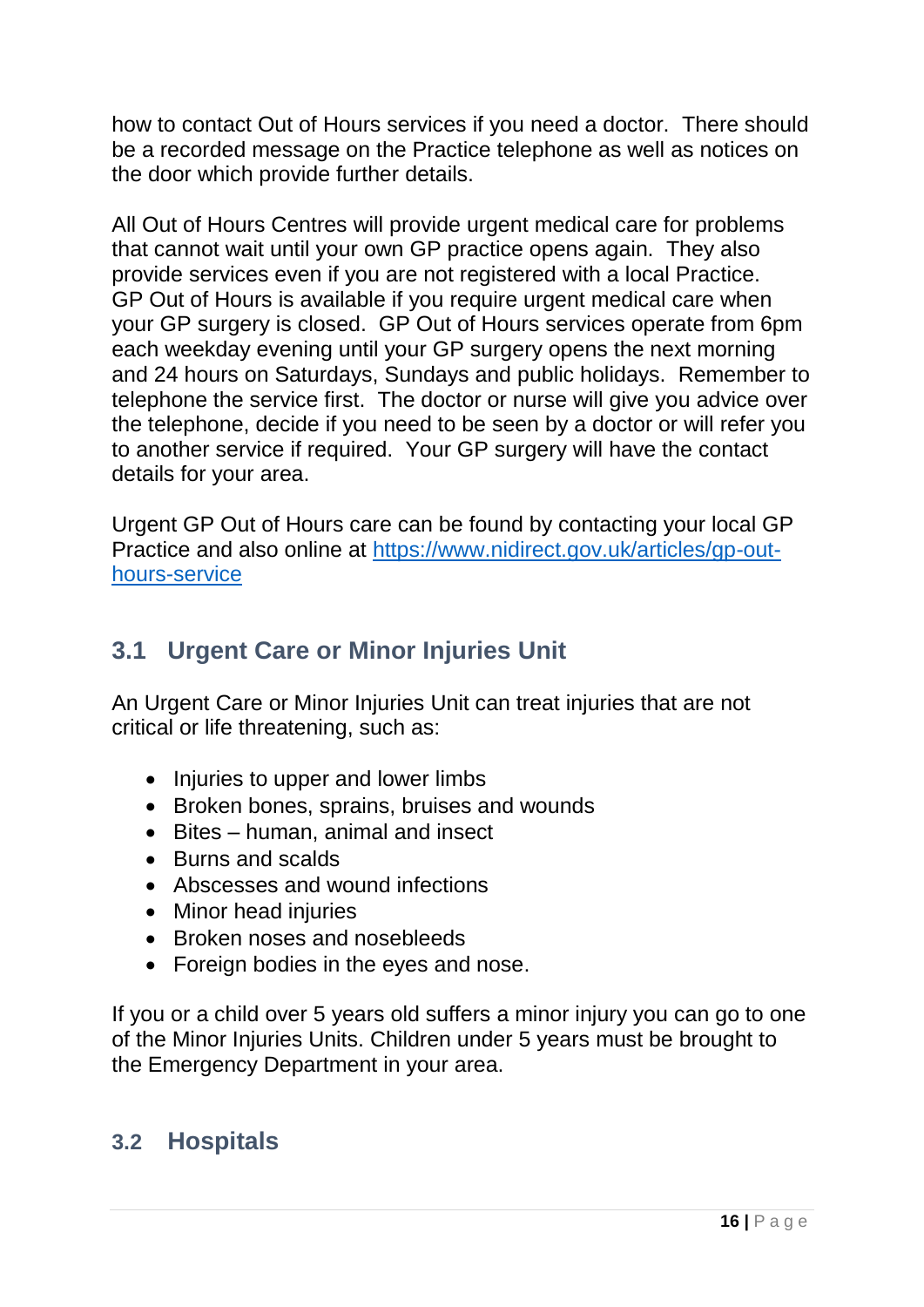Your GP may refer you to a specialist doctor at a hospital or you may need to go to hospital if you require emergency treatment.

If your GP cannot deal with a problem then you'll usually be referred to a hospital for tests, treatment, or to see a consultant with specialist knowledge.

If your GP arranges for a referral this means they have arranged for you to see a Consultant or a Specialist regarding tests or treatment. You will receive a letter from the hospital or clinic with details of an appointment which has been made for you to see a Specialist Doctor. For most Specialists, there might be waiting times involved. If you are unable to attend you need to cancel your appointment. You will then be given a new date.

The Specialist will see you and discuss your health issue with you. If necessary, they will arrange for tests to be carried out. In this case, you will receive a further letter from your hospital with information regarding the date and time when you need to go back for your tests.

#### **3.3 Northern Ireland New Entrants Service (NINES)**



Belfast and Southern Health and Social Care Trusts in collaboration with the Public Health Agency and the Health and Social Care Board, has established a Nurse-led service for new entrants to Belfast Health and Social Care Trust and Southern Health and Social Care Trust areas.

The service provides a variety of clinics to support the health and wellbeing of new immigrants, asylum seekers, refugees and targeted children 0-16 years for Tuberculosis screening.

This unique service aims to support all new entrants by offering screening, health education and sign posting to other services. A range of clinics can be accessed to address the health and well-being needs of the client group to include health assessment and health promotion clinics, BBV bloods and IGRA/Quantiferon testing for Tuberculosis , Mantoux/BCG clinics for the under 16 years of age.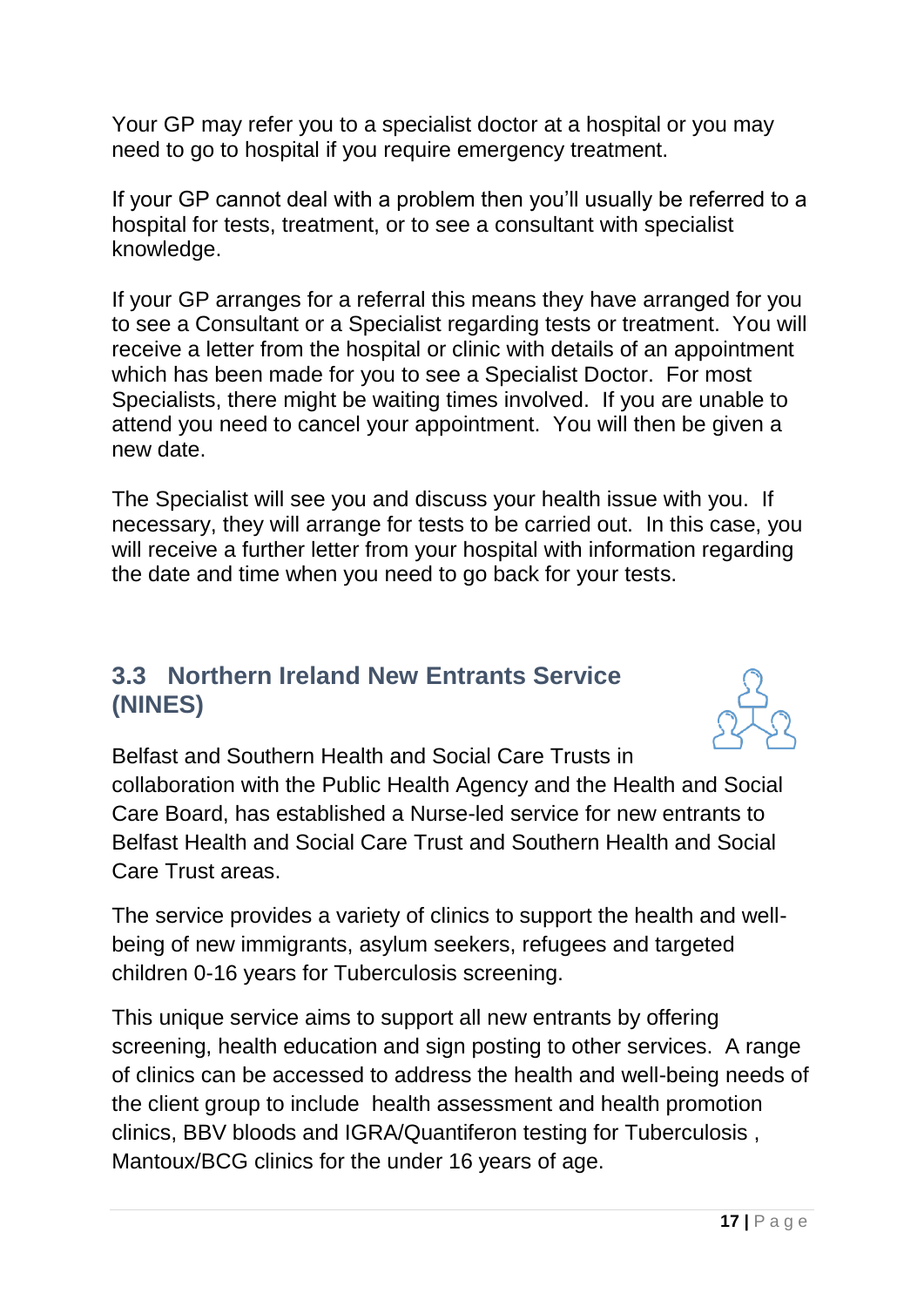Clients are offered a holistic health assessment; screening for communicable diseases such as TB, Hepatitis B and C, HIV for clients from high risk countries. Assistance/advice is given with registration for General Practitioner and dental services; signposting to other services and onward referral as appropriate.

Service Delivery:

- In Belfast Trust the service can be delivered in the clinical setting or in the individual's place of residence. In the Southern Trust the service is delivered in the clinical setting
- A new client held passport has been piloted by the BHSCT (currently on hold due to Covid-19) which is sent with the GP registration form to encourage a smoother process.
- Delivery of mantoux/BCG<sup>[1]</sup> programme for children 0-16 years.
- Support in registering with General Practitioners/Dentist/Opticians.
- Health Screening.
- BBV Blood screening tests.
- Direct referral pathways have been established to specialist services i.e. Genito-urinary medicine clinic, Maternity Services, Hepatology, Chest Clinic, Paediatric Infectious Diseases.
- Fast tracking for chest x-rays allows early detection of Tuberculosis and onward referral to chest clinic for investigations and treatment if required.
- Client advocacy.

1

Confidential help and advice

For further information on the services available, clinic time or to make a referral, the Northern Ireland New Entrant Service can be contacted:

Belfast Trust – Monday to Friday (028) 95042830

Southern Trust – Monday to Friday (028) 37561370

## **3.4 Urgent and Emergency Care Services**

<sup>[1]</sup> BCG is a vaccination used to help prevent Tuberculosis. BCG stands for "Bacille Calmette-Guerin" and is named after Dr Calmette and Dr Guerin who developed the vaccine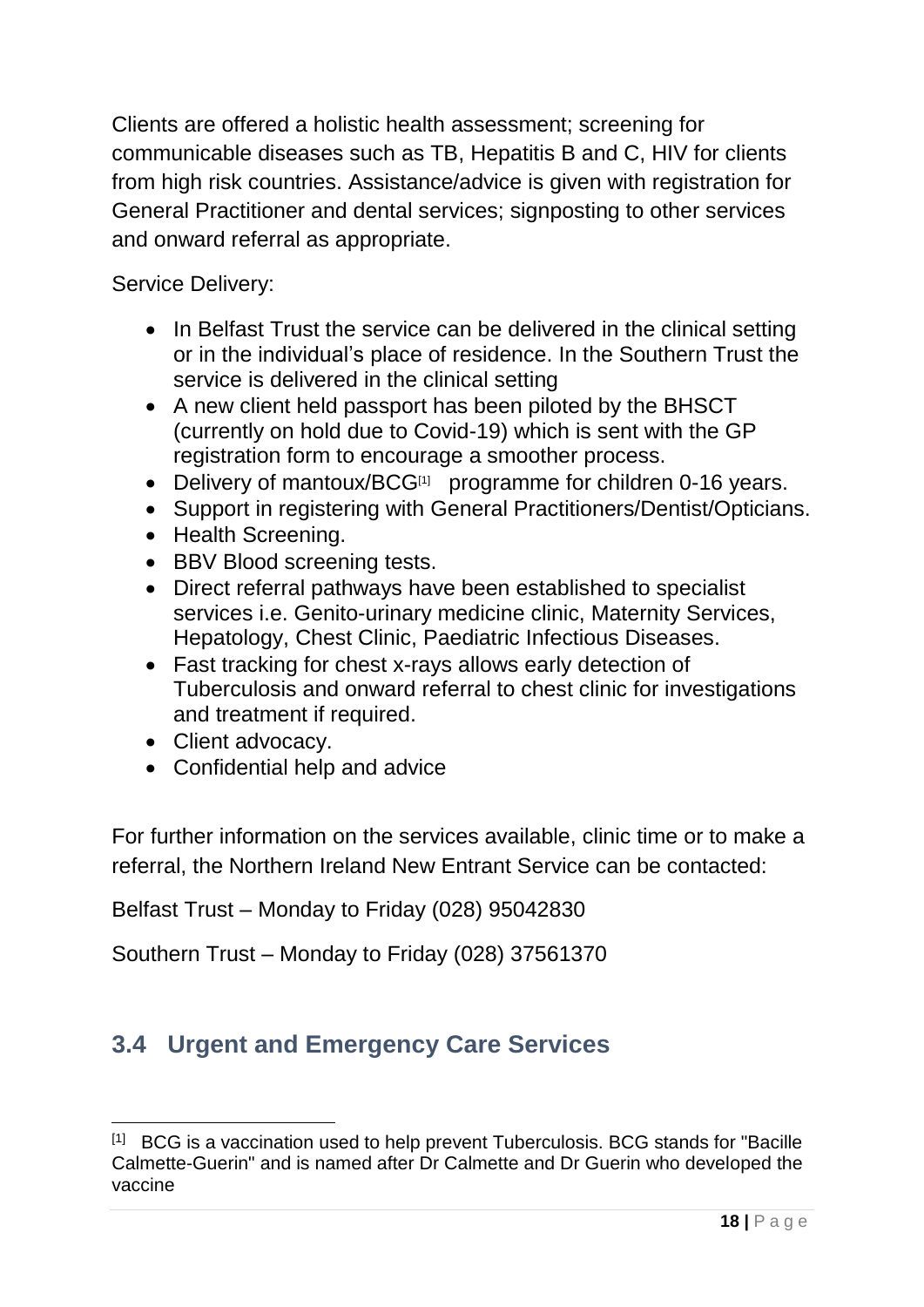Urgent and Emergency Care services in Northern Ireland perform critical roles in responding to patient needs. While closely related, it is important to understand the differences between urgent and emergency care.

#### **Urgent Care or Minor Injuries Unit:**

An illness or injury that requires urgent attention but is not a lifethreatening situation. Urgent care in Northern Ireland includes: General Practice during weekdays; GP Out of Hours (GP OOH) Services at night and weekends; pharmacies; minor injury units; an urgent treatment centre; Emergency Departments (EDs); and, the Northern Ireland Ambulance Service (NIAS).

**Phone First Service -** Some of the Health and Social Care Trusts in Northern Ireland operate a Phone First service. This is designed for patients, including children, who are feeling unwell and considering travelling to an Emergency Department or Urgent Care Treatment Centre with an injury or illness which requires urgent treatment but is **not immediately life threatening.**



When you call the Phone First service your condition, or that of the person you are calling on behalf of, will be clinically assessed and arrangements made for you to access the most appropriate service to your needs.

You may receive telephone advice on self-care, be directed to a scheduled appointment at the Urgent Care Treatment Centre or Minor Injuries Unit, Emergency Department or recommended to see your own GP.

In a **serious accident or emergency**, you should attend the Emergency Department or you can telephone 999 or 112

#### **Accessing Urgent Care or Minor Injuries Care Services in your Area**

| <b>Belfast Health &amp;</b> | If you attend the Emergency Department you will |
|-----------------------------|-------------------------------------------------|
| <b>Social Care Trust</b>    | be quided to either Urgent Care or Emergency    |
|                             | Care services depending on your needs.          |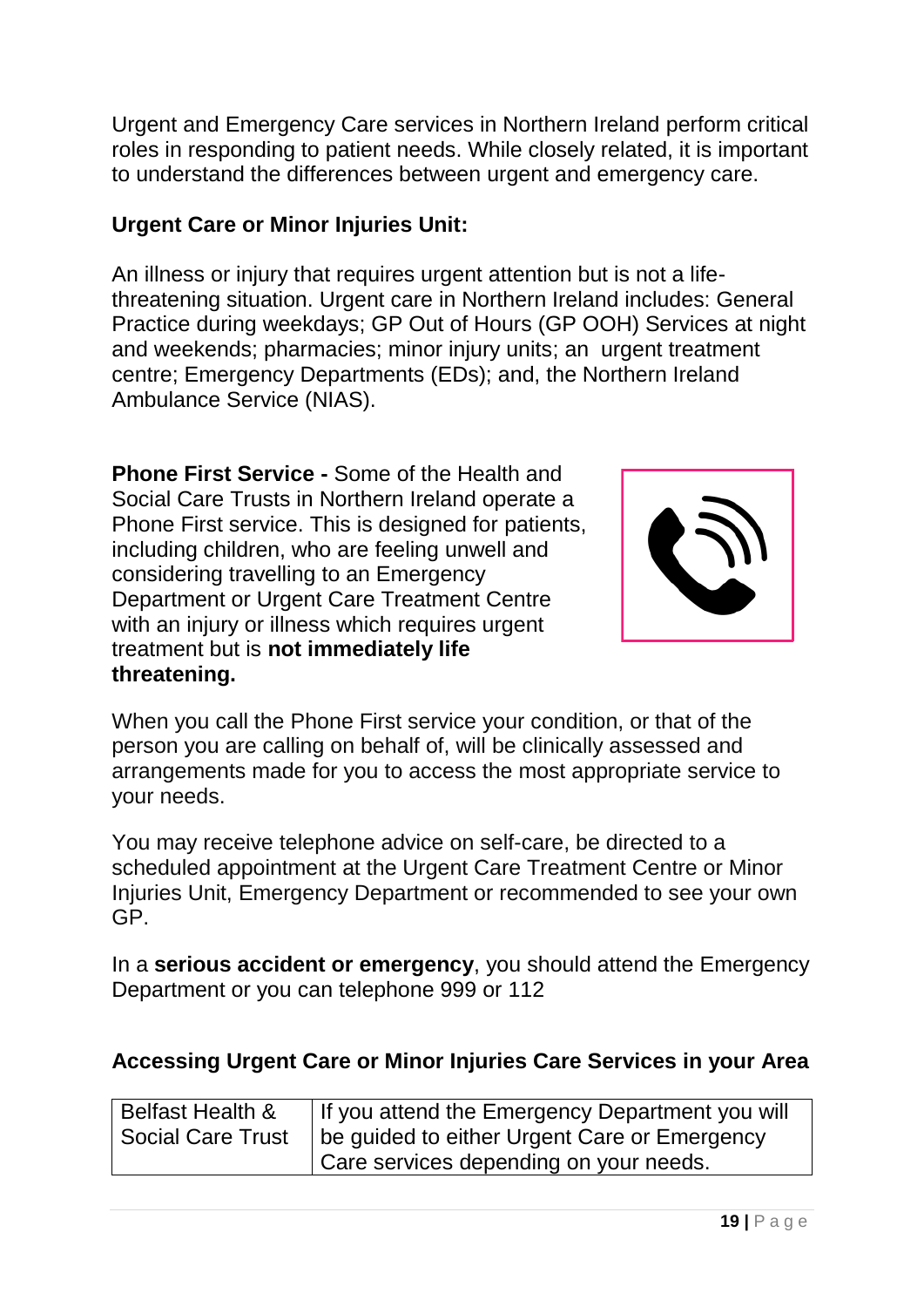|                            | Link:                                                      |
|----------------------------|------------------------------------------------------------|
|                            | <b>Emergency Departments   Belfast Health &amp; Social</b> |
|                            | <b>Care Trust (hscni.net)</b>                              |
|                            |                                                            |
| Southern Health &          | Phone First servicer operates between 9am and              |
| <b>Social Care Trust</b>   | 6pm Monday to Friday                                       |
|                            | Phone: 0300 123 3 111                                      |
|                            | Text Relay: 18001 0300 123 3 111                           |
|                            | Outside of these hours you should attend the               |
|                            | Minor Injuries Unit.                                       |
|                            |                                                            |
|                            | Link: https://southerntrust.hscni.net/phone-first-         |
|                            | for-urgent-care/                                           |
|                            |                                                            |
| South Eastern              | The three hospital in the South Eastern Trust              |
| <b>Health &amp; Social</b> | have varying ways to access Urgent Care and                |
| <b>Care Trust</b>          | Minor Injuries – please see the links below for            |
|                            | each hospital:                                             |
|                            | Lagan Valley - https://setrust.hscni.net/our-              |
|                            | hospitals/hospital-3/emergency-department-                 |
|                            | lagan-valley-hospital/                                     |
|                            |                                                            |
|                            | Ulster - https://setrust.hscni.net/our-                    |
|                            | hospitals/ulsterhospital/                                  |
|                            |                                                            |
|                            | Downe - https://setrust.hscni.net/our-                     |
|                            | hospitals/downehospital/                                   |
| Western Health &           | <b>Phone First Service</b>                                 |
| <b>Social Care Trust</b>   | Phone: 0300 020 6000                                       |
|                            | Text relay: 0870 240 5152                                  |
|                            | Link:                                                      |
|                            |                                                            |
|                            | https://westerntrust.hscni.net/services/emergency-         |
|                            | <u>department-and-urgent-care-services/phone-first/</u>    |
| Northern Health &          | <b>Phone First Service</b>                                 |
| <b>Social Care Trust</b>   | Phone: 0300 123 1 123                                      |
|                            | Text relay: 18001 0300 123 1 123                           |
|                            | It is also available through the Interpreter Now           |
|                            | App.                                                       |
|                            | Link:                                                      |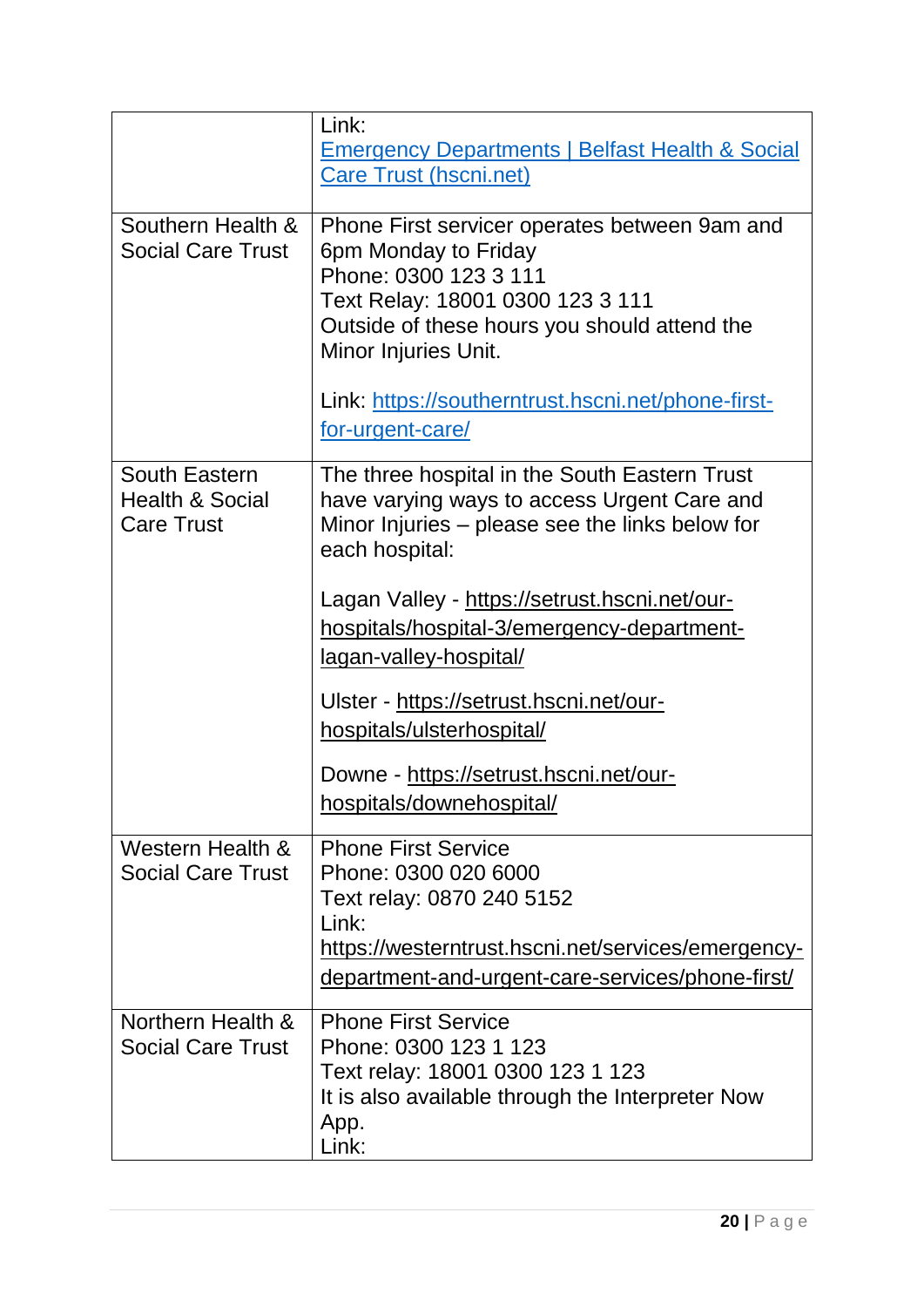| New 'Phone First' service for Emergency         |
|-------------------------------------------------|
|                                                 |
| Departments and Minor Injuries Units - Northern |
| Health and Social Care Trust (hscni.net)        |
|                                                 |

**All of the above is subject to change,** always check the website, if in doubt and in need of urgent care, attend ED.

#### **Emergency Care:**



Life threatening illnesses or accidents which require immediate intensive treatment. Emergency Care is currently provided in hospitals with Type 1 and Type 2 Emergency Departments and by Northern Ireland Ambulance Service.

## **3.5 Serious accident or emergency**

In a **serious accident or emergency**, you should attend the Emergency Department or you can telephone 999 or 112 for Emergency Services - **Emergency ambulances should be kept for real emergencies where lives are at risk**. If you genuinely need ambulance assistance, you or someone on your behalf should call 999 or 112 and when asked by the operator which service you require you should answer "ambulance".

You will then be connected to ambulance control who will ask questions regarding:

- Telephone number of caller
- Location of incident
- Nature of incident.

An ambulance will be sent to you as soon as possible, if appropriate.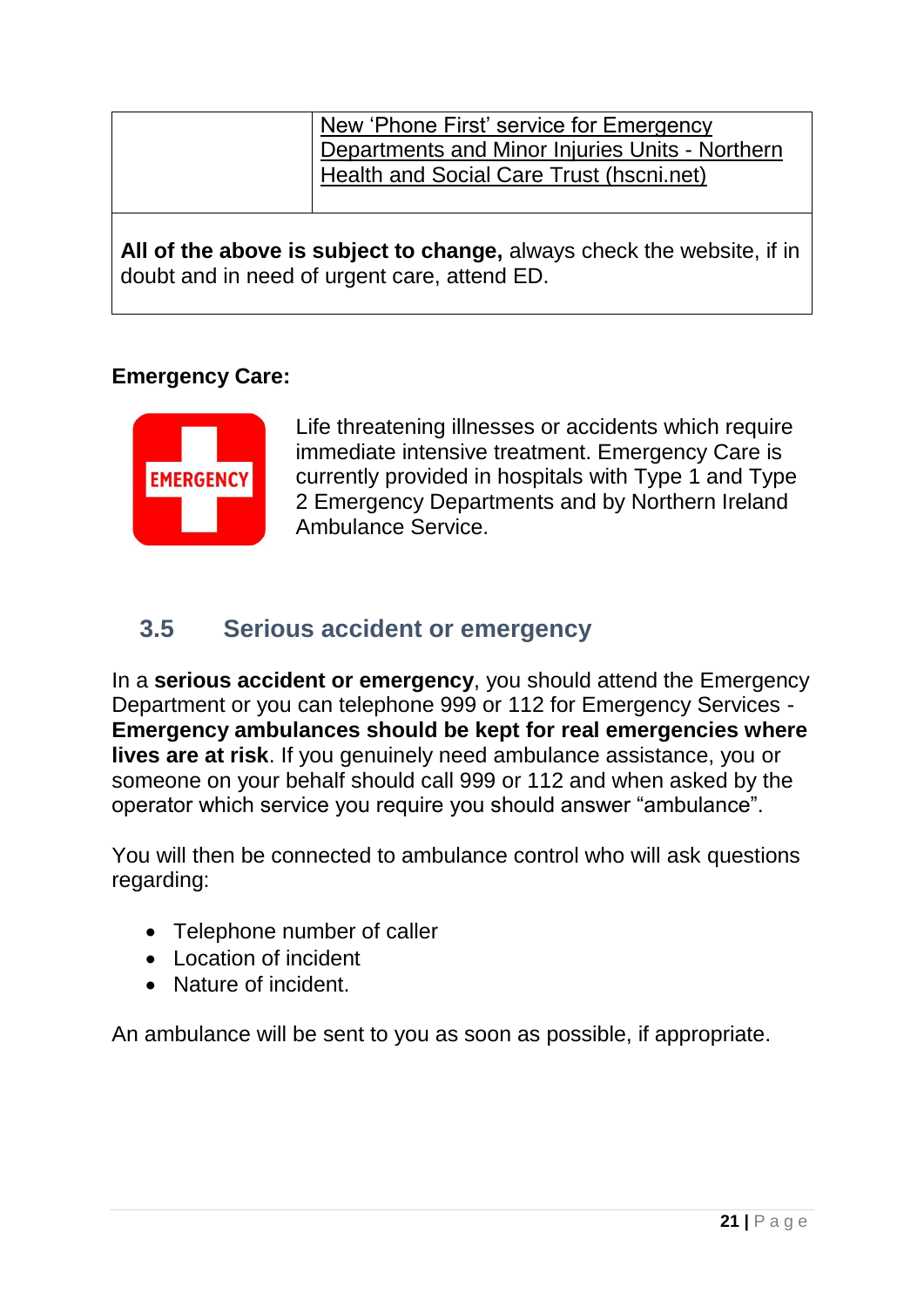## **3.6 What if English is not your first language?**

If English is not your first language, the Ambulance Service can quickly bring a qualified interpreter into the telephone call to enable communication. Telephone interpreters are:



- Available 24 hours, 7days per week, 365 days per year
- Professionally trained and qualified
- Provided under contract by The Big Word.

The interpreter will:

- Be bilingual and know how to interpret, facilitating communication
- Interpret accurately
- Be impartial and maintain confidentially
- Not speak instead of you they will only interpret your words.

#### **3.7 How are you prioritised?**

The person on the phone will ask you more questions to determine the seriousness of your situation and the urgency of response required. Calls in Ambulance Control are prioritised based on clinical need with the most immediate response sent to those whose clinical need is greatest.

#### **3.8 What can you do while waiting for the ambulance?**

Depending on the situation, the call-taker may stay on the line with you to give you practical advice while you wait for the ambulance to arrive. This advice may include actions to take to:

- Position the patient
- Clear the patient's airway
- Stem blood loss
- Perform CPR (Cardiopulmonary Resuscitation).

#### **3.9 What if an ambulance is not the best option for you?**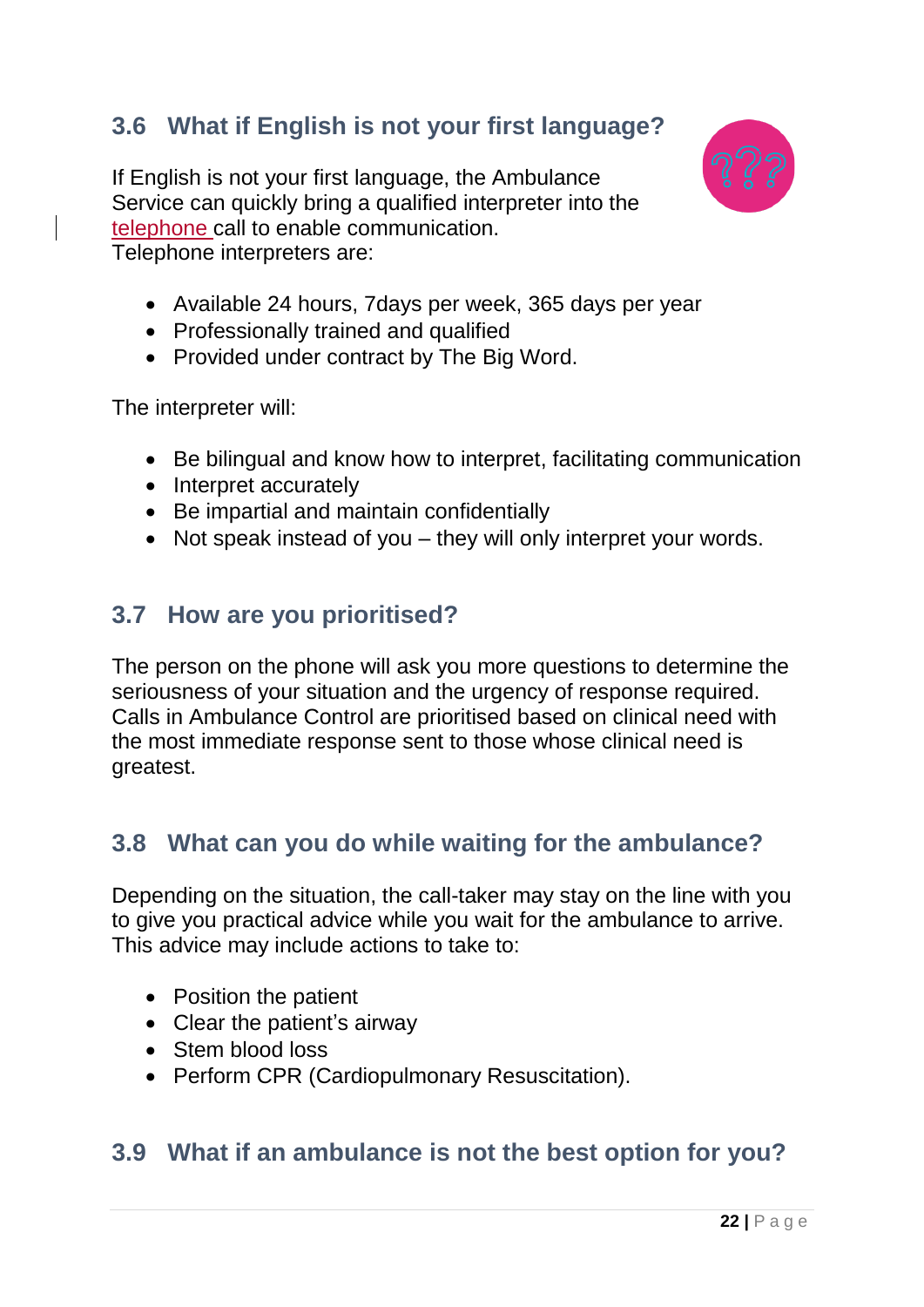It may become evident from the information provided that an emergency ambulance is not actually required immediately to deal with your situation. In such circumstances, Ambulance Control may pass you through to a clinician in the Control Centre who will give you advice relating to the treatment of your condition.

On occasions, Ambulance Control may signpost you to a more appropriate service within Health and Social Care to deal with your need as an alternative to attending the Emergency Department.

## **3.10 Who will be sent to you?**

In life threatening emergencies, people in Northern Ireland tend to expect an ambulance crew of two people to arrive. However NIAS makes effective use of Rapid Response Paramedics who will arrive in a car. These vehicles are equipped with the vital life-saving equipment that may be needed in an emergency. The car can get to the scene more quickly and allow the Paramedic to deliver treatment in a timelier manner.

An ambulance will also be sent to provide further support to the Paramedic and to transport the patient to the Emergency Department.

You will be asked details regarding your name, your location and the nature of the medical problem. An ambulance will be sent to you as soon as possible. There is no charge for this service.

The ambulance will take you to the Emergency Department (ED) at the hospital where a doctor will examine you. Again, this treatment is free of charge.

The following is a list of hospital services:

- Emergency Departments providing 24 hour emergency treatment
- In-patient Services perform operations or provide treatment, patients stay in hospital for one night or more.
- Day Services perform small operations and investigations and discharge patients home on the same day.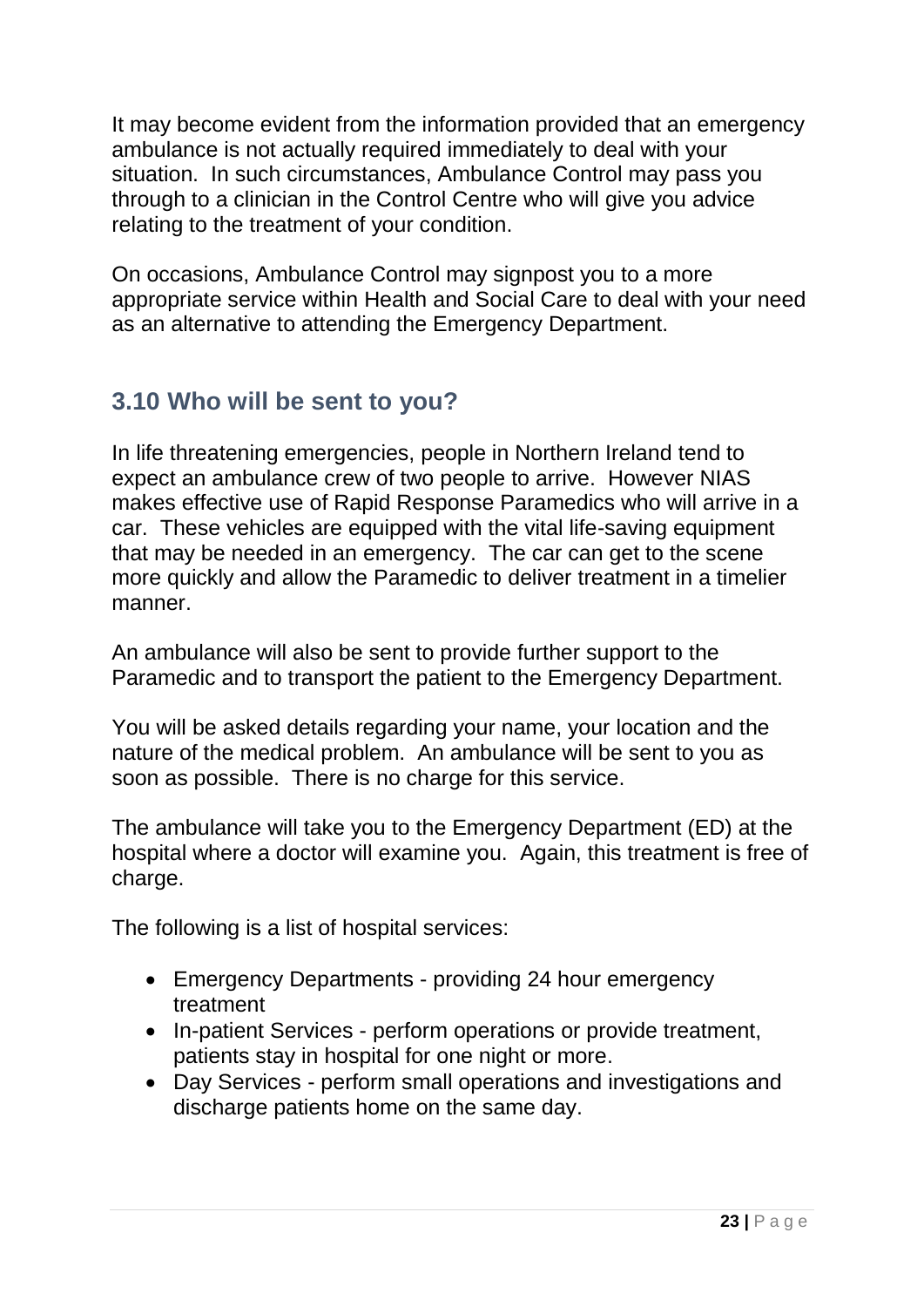Out-patients Services - appointments with specialist doctors or care professionals (such as Nurses or Allied Health Professionals) in a range of clinical specialties.

## **3.11 What happens after the arrival of the Paramedic?**

After assessing, and possibly providing treatment to, the patient, the Paramedic may decide that:

- Further treatment is required at the Emergency Department and that ambulance transport is required
- Further treatment is required at the Emergency Department but that ambulance transport is not required
- No further treatment is required and the patient may remain at home
- The patient may be referred to another healthcare professional within Health and Social Care e.g. GP or District Nurse
- The patient may be referred to a specialist and more appropriate treatment centre within Health and Social Care.

#### **REMEMBER – KEEP AMBULANCES FOR REAL EMERGENCIES**

### **4. All Other Services**

#### **4.1 Maternity Services**



If you are planning to have a baby or think you might be pregnant, you should contact your family doctor as soon as possible. Your family doctor can confirm your pregnancy, refer you to maternity services and offer health advice. Alternatively you can self-refer to maternity services by calling or emailing the hospital and requesting a referral form or completing a form online.

Midwives have specialist training to care for you and your newborn baby and they can help you decide where and how you wish to give birth. They work in both hospitals and the community. They will care for you and help you prepare for the birth when you are pregnant, at the birth of your baby and up to 28 days after the birth. The community midwife will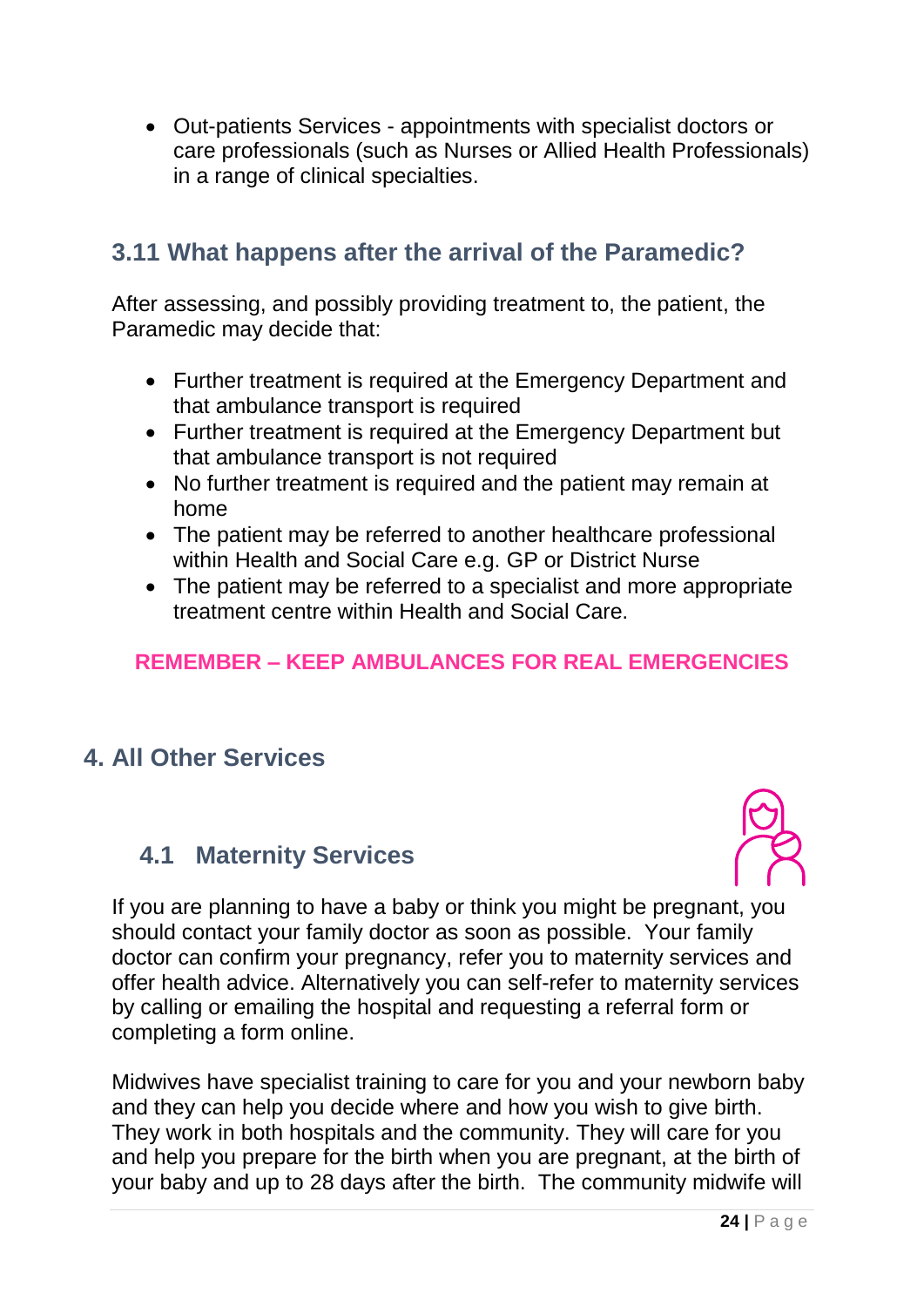call to see you and your new baby after birth to make sure that all is well. The midwife will see you in your own home after you come home from hospital. You do not need to make any arrangements yourself - the hospital will do this for you.

## **4.2 Health Visitors**

Health Visitors are specialist community public health nurses trained to support families and children in all aspects of health and well-being.

They will visit you at home just before and 10 to 14 days after your baby is born. The level of visiting after this will be determined on the outcome of a family health assessment. The Health Visitor will check your baby's health and development up until they are ready for school. They will also provide support and help to families on all aspects of health e.g. post-natal depression, sleeping, feeding, immunisations and behaviour management. If your child has a health problem the Health Visitor will refer the child for further tests and treatment.

## **4.3 Family Planning Services**

Family Planning Services offer free advice on contraception and cervical screening as well as sexual health screening, advice and treatment.

These services are provided by local Family Planning Clinics and by some family doctors.

You can get details of Family Planning Clinics from your GP Practice (family doctor), Midwife or Health Visitor. Family Planning Services are free and totally confidential.

The Family Planning Association (FPA) provides a confidential local rate telephone service (0845 122 8687) from 9.00 am to 5.00 pm, Monday to Friday, offering information and advice on a range of sexual health issues.

## **4.4 Other Sexual Health Services**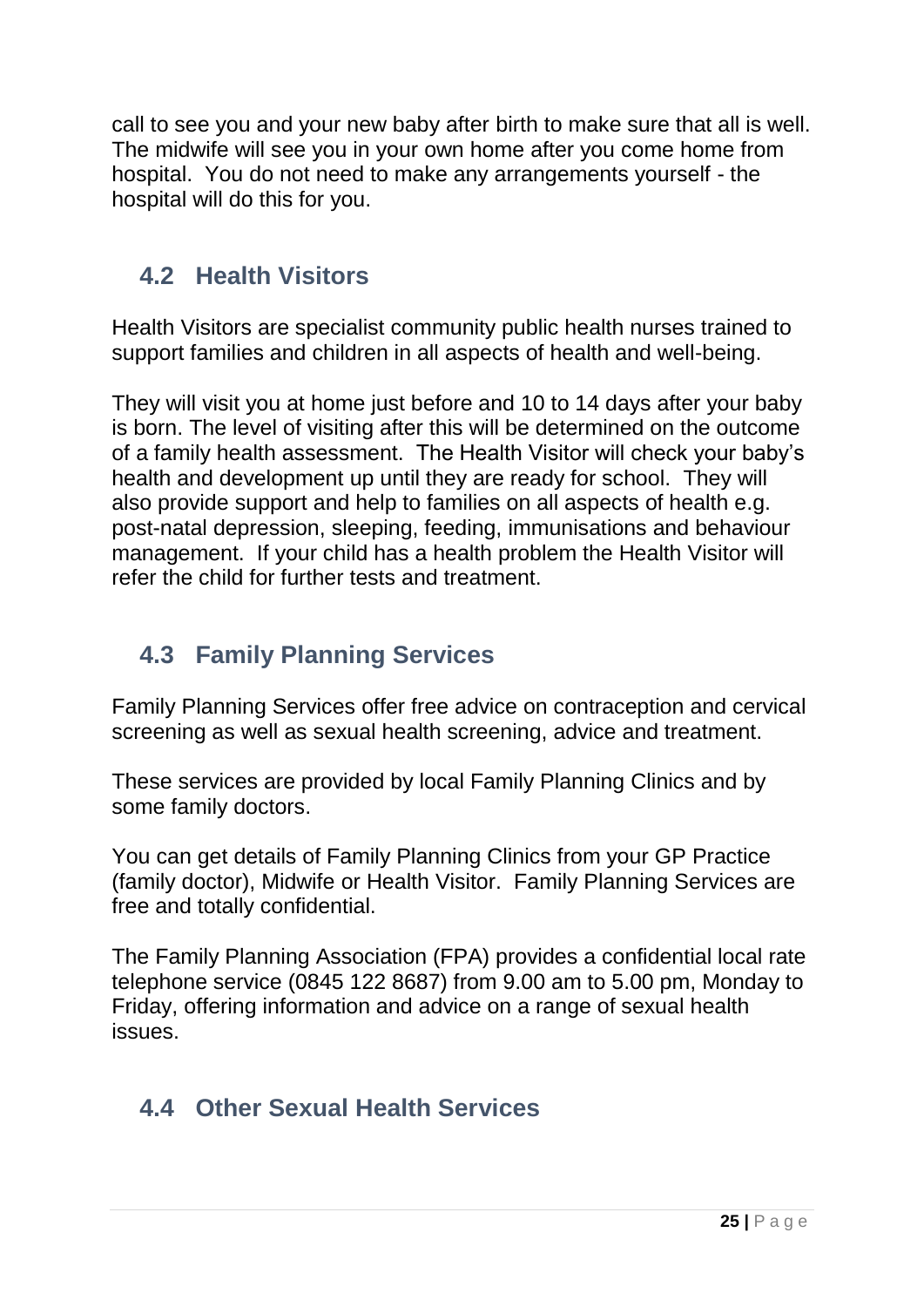Clinics that specialise in sexually transmitted infections are called genitourinary medicine (GUM) and sexual health clinics. You can get the number of a clinic in your area from the phone book under GUM (genitourinary medicine), Sexually Transmitted Diseases (STD), special clinic or sexual health clinic. You can refer yourself to these clinics, which are also:

 Free and confidential - they will not contact anyone, not even your GP without your permission and are open to everyone (regardless of age, sexual orientation etc.)

To find your local GUM or Sexual Health Clinic please click on the link: <https://www.sexualhealthni.info/gum-clinics-northern-ireland>

## **4.5 Social Workers**

Social Workers give advice and support to people with a variety of social needs. This would include relationships, alcohol or domestic problems, disability, general health and mental health issues and child protection.

The service covers all ages from children to older people. Social Workers who work in Adult services assess the needs of older people, people with a physical or a learning disability, or mental health needs. They will work with individuals to support them to achieve their lifestyle choices and with their family and community to achieve their desired outcome. The Social Worker may assist with accessing services or resources as part of the outcome of assessed need, such as care and support at home, day care, respite breaks or residential or nursing home care. Social workers assist people to find ways forward after a traumatic event in their lives and support them to determine their own solutions.

## **4.6 Child and Adult Protection Services**

There are circumstances where Social Workers may have to intervene to protect children or adults from harm or abuse. Social services in Northern Ireland have a legal duty to protect those who are at risk of or who have experienced abuse or ill-treatment within our society.

If you have any concerns about the safety or well-being of a child, or you think they may be at risk of harm, please contact the child care Gateway Team using the numbers below: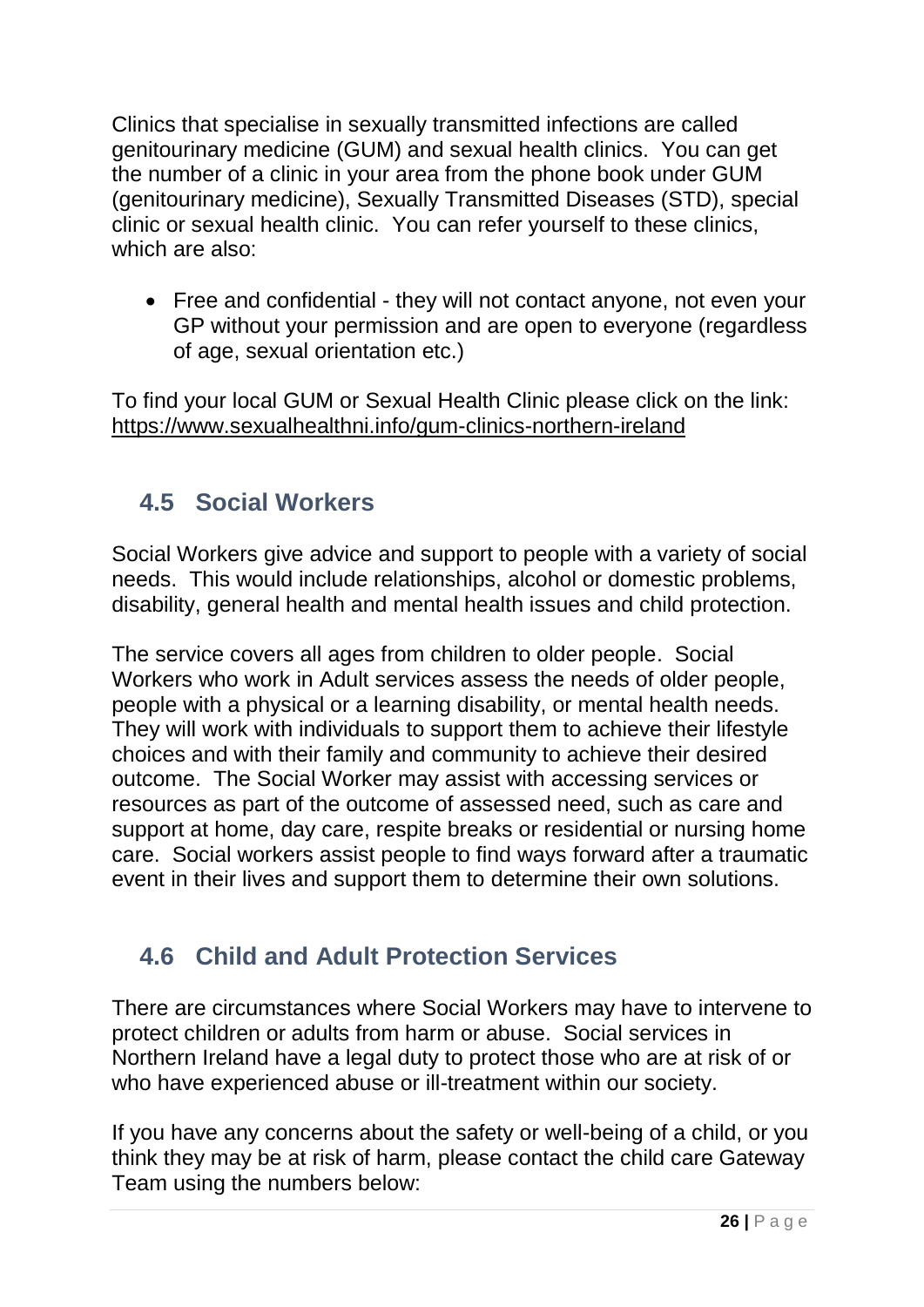| <b>Belfast Trust:</b>       | 028 9050 7000 |
|-----------------------------|---------------|
| <b>Northern Trust:</b>      | 0300 1234333  |
| <b>Western Trust:</b>       | 028 7131 4090 |
| <b>South Eastern Trust:</b> | 0300 1000300  |
| <b>Southern Trust:</b>      | 0800 7837745  |

If you have any concerns about the safety or well-being of an adult, or you think they may be at risk of harm, please contact the Adult Protection service using the numbers below:

| <b>Belfast Trust:</b>  | 028 95041744              |
|------------------------|---------------------------|
| <b>Northern Trust:</b> | 028 9441 3659             |
| Western Trust:         | 028 71611366/028 82835960 |
| South Eastern Trust:   | 028 92501227              |
| Southern Trust:        | 028 3756 4423             |

Outside of office hours an Emergency Social Work Service for adults or children can be contacted using: 028 9504 9999

In an emergency the Police Service of Northern Ireland (PSNI) can also contacted using: 999.

### **4.7 Mental Health Services**

If you have a mental health problem you should see your family doctor first. They will assess the problem and may either provide medication and monitor your condition or may refer you to a specialist, for example psychiatrist, psychologist or counsellor, if necessary. Your family doctor may be able to recommend a support group for the particular issue. Where others are involved in your care, such as a psychiatrist, social worker or family members, your family doctor may liaise with them in order to provide you with the best overall treatment, care and support.

### **4.8 Services for People with a Disability**



Throughout Northern Ireland, a range of health and social care services are provided to meet the needs of people with a disability (including learning, mental, physical, and sensory disabilities), and their family or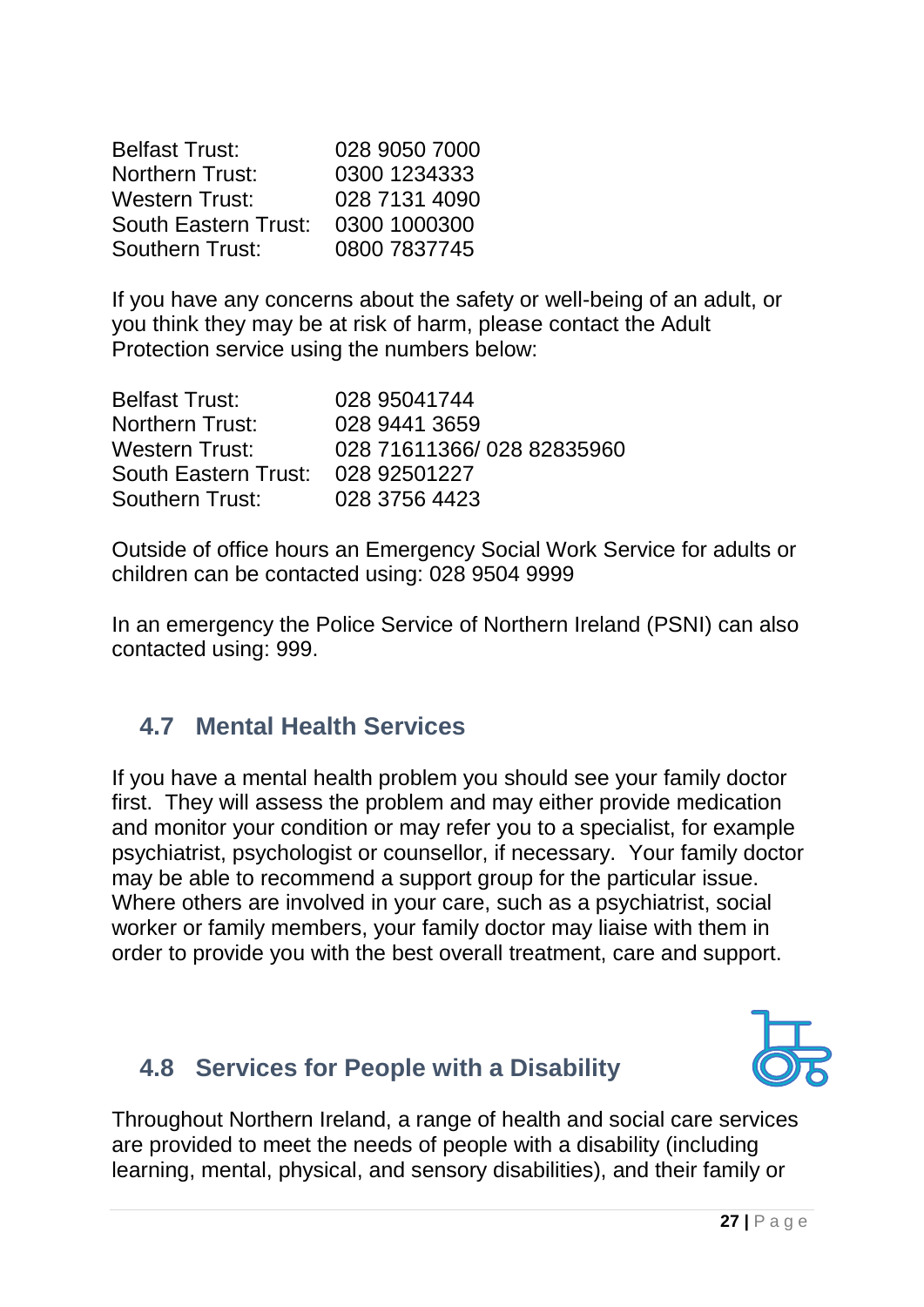carers. This includes assessments, counselling, help with daily living and the provision of specialist equipment, as well as rehabilitation, advocacy and respite care services.

Your family doctor will be able to provide you with further information on the services that are available.

## **4.9 Allied Health Professionals**

Allied Health Professionals (AHPs) is the collective title given to 12 professional groups:

- Dietetics
- Occupational Therapy
- Speech and Language Therapy
- Physiotherapy
- Podiatry
- Prosthetics and [Orthotics](http://www.belfasttrust.hscni.net/services/Orthoptics.htm)
- Orthoptics
- Paramedics
- Radiography
- Art Therapy
- Drama Therapy
- Music Therapy

AHPs work with all age groups and within all specialities. Their particular skills and expertise can be the most significant factor in helping people to:

- recover movement or mobility
- overcome visual problems
- improve nutritional status
- develop communication skills
- restore confidence in everyday living skills

AHPs work in a range of surroundings including hospitals, people's homes, clinics, surgeries and schools.

They work in partnership with health and social care colleagues across primary, secondary and social care, as well as in the independent and voluntary sectors.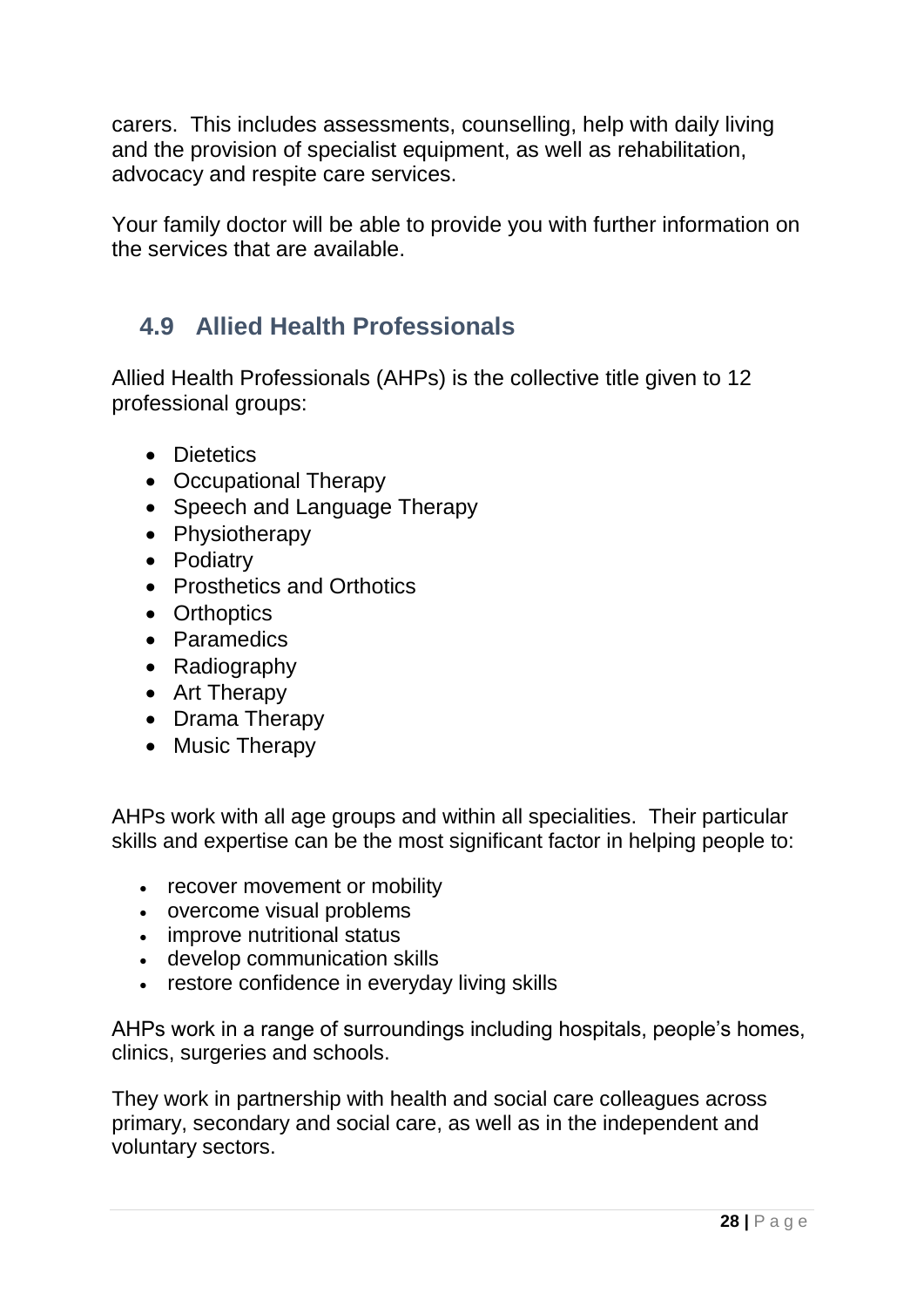## **4.10 School Nurse**

School Nurses will provide a general health assessments in the school for all children in their first year in primary school and in first year in secondary school. You will normally be invited to attend these sessions with the nurse to discuss your child's health and development. This will include immunisations and vaccinations, screening of vision, hearing, height, and body mass index. If your child has a health need, the School Nurse will discuss this with parents or guardians and may refer the child for further tests and treatment.

If you need to contact the School nurse you can ask for their details at your child's school.

## **4.11 Childhood Immunisation Programme**

Immunisation is the best and safest way to stop your baby or child becoming sick from various infectious diseases for example measles. A baby usually has its first vaccination at 8 weeks old. This will be given at your GP practice (family doctor). It takes a number of injections to fully protect your child so it is important to complete the course.

If vaccinations have been missed your child can still catch up, even after a long gap. They do not have to start the course again. Some diseases can be serious in older children so it is also important that they receive their booster injections. In Northern Ireland, the diseases for which immunisation is offered include: Polio, Diphtheria, Tetanus, Whooping Cough (Pertussis), Hib, Meningococcal Group C, Measles, Mumps, and Rubella (German measles). You do not need to pay for these immunisations.

Information on Tuberculosis otherwise known as (TB) and BCG infectious diseases can be found in various languages on the Public Health Agency website.<http://www.publichealth.hscni.net/>

The information leaflets provide detail on symptoms, preventions and treatments.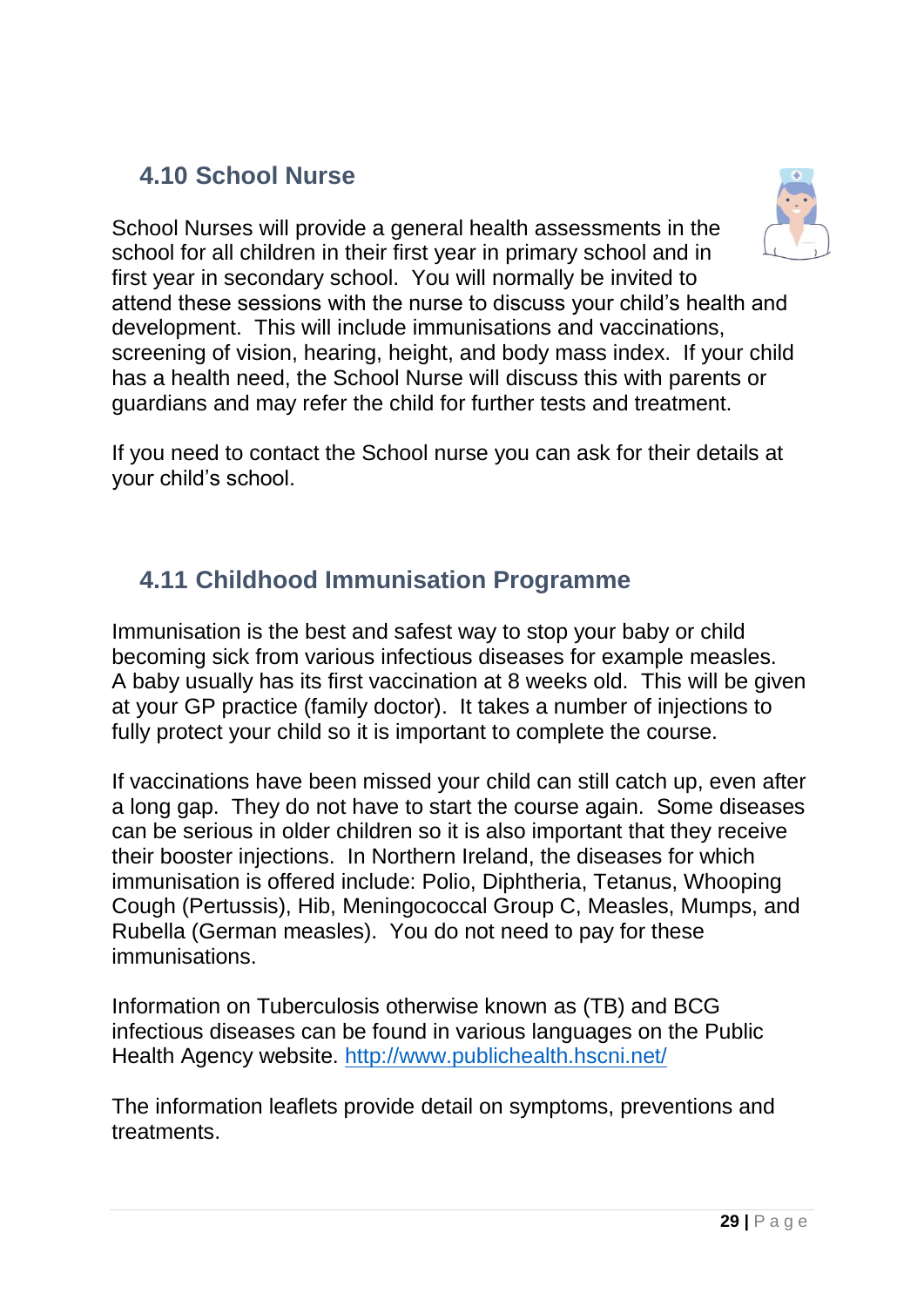Your GP, Health Visitor, School Nurse or a Nurse at your GP Practice will be able to help with any questions about immunisations.

## **4.12 Pharmacy Services (The Chemist)**



Pharmacists (sometimes called Chemists) are experts in medicines and how they work. Your family doctor is the person who decides what medicines you need. They will give you a form called a prescription giving you permission to collect the medicine in a pharmacy. Without it your pharmacist cannot give you medicines, except for some very simple medicines such as painkillers, which you can also get in supermarkets and other stores. Medicines dispensed with a prescription are currently free within Northern Ireland.

Pharmacists also provide a range of services related to specific health issues - such as emergency contraception, pregnancy testing, needle exchange, oxygen or incontinence supplies - and can offer advice on healthy living and minor ailments - such as bugs and viruses, allergies, women's health or aches and pains.

Details of pharmacy rotas in your local area are published online at [http://www.hscbusiness.hscni.net/services/pharmacyrota.htm.](http://www.hscbusiness.hscni.net/services/pharmacyrota.htm)

## **4.13 Dentists**

If you are looking for dental treatment you have to register with a Dentist first. To register with a Dentist you must have a Medical Card. If you are a visitor you will also be able to access some treatments. You should check that the Dentist you contact will treat you as a health service patient (HSC). You may or may not have to pay for some dental services, depending on your circumstances, such as if you are aged under 16, you are aged under 19 and are in full-time education and if you are pregnant.

Find a Dentist in Northern Ireland <http://www.hscbusiness.hscni.net/services/2070.htm>

## **4.14 Optometrists (The Optician)**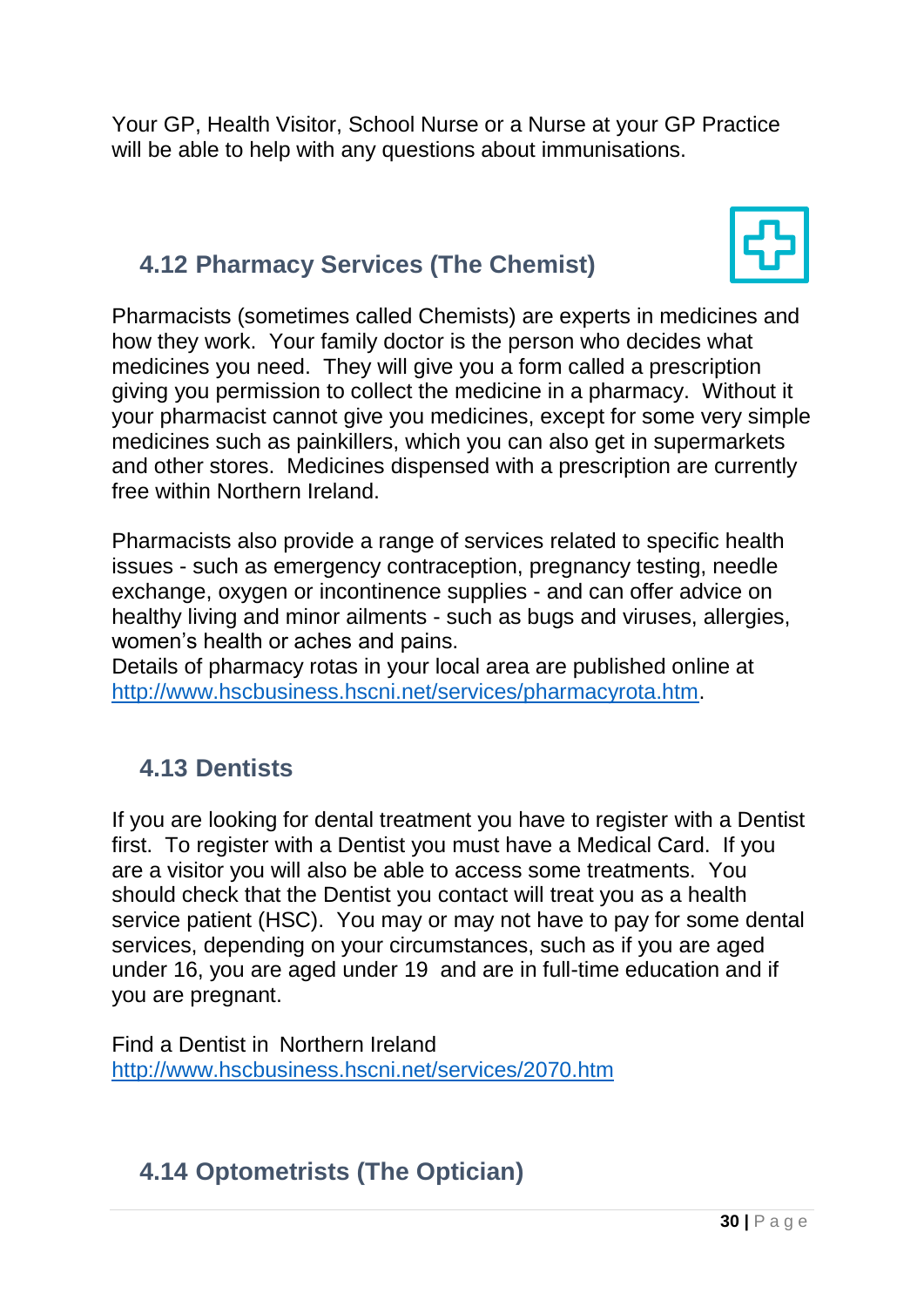If you need to have your eyes tested, contact a registered Optometrist. You may or may not have to pay for some ophthalmic services, depending on your circumstances, such as if you aged under 16, you are aged under 19 and are in full-time education, if you have certain conditions or are in receipt of an eligible benefit. If you are entitled to the treatment, you will also need your medical card to access free HSC treatment. Many Optometry practices now also offer a service for people who have a new and sudden onset of an eye problem or e.g. a 'sore eye'. More information on how to access eye care services is found at the following link -

Optometry Services: [Information for Patients \(hscni.net\)](https://hscbusiness.hscni.net/services/1836.htm)

## **5. What if you are unhappy with the Service you receive?**



## **5.1 Complaints Procedure**

Making a complaint does not affect your rights and will not result in the loss of any service you have been assessed as needing.

## **5.2 How to Complain**

You can make your complaint in the way, format or language that best suits you. This can be face to face, on the telephone, in a letter or by email. You should try to provide the Complaints Department with details of:

- How to contact you
- Who or what you are complaining about
- Where and when the event that caused your complaint happened
- Where possible, what action you would like taken.

Ideally you should try to complain as soon as possible, usually within six months of you becoming aware that you have a cause for complaint and normally no longer than 12 months after the event.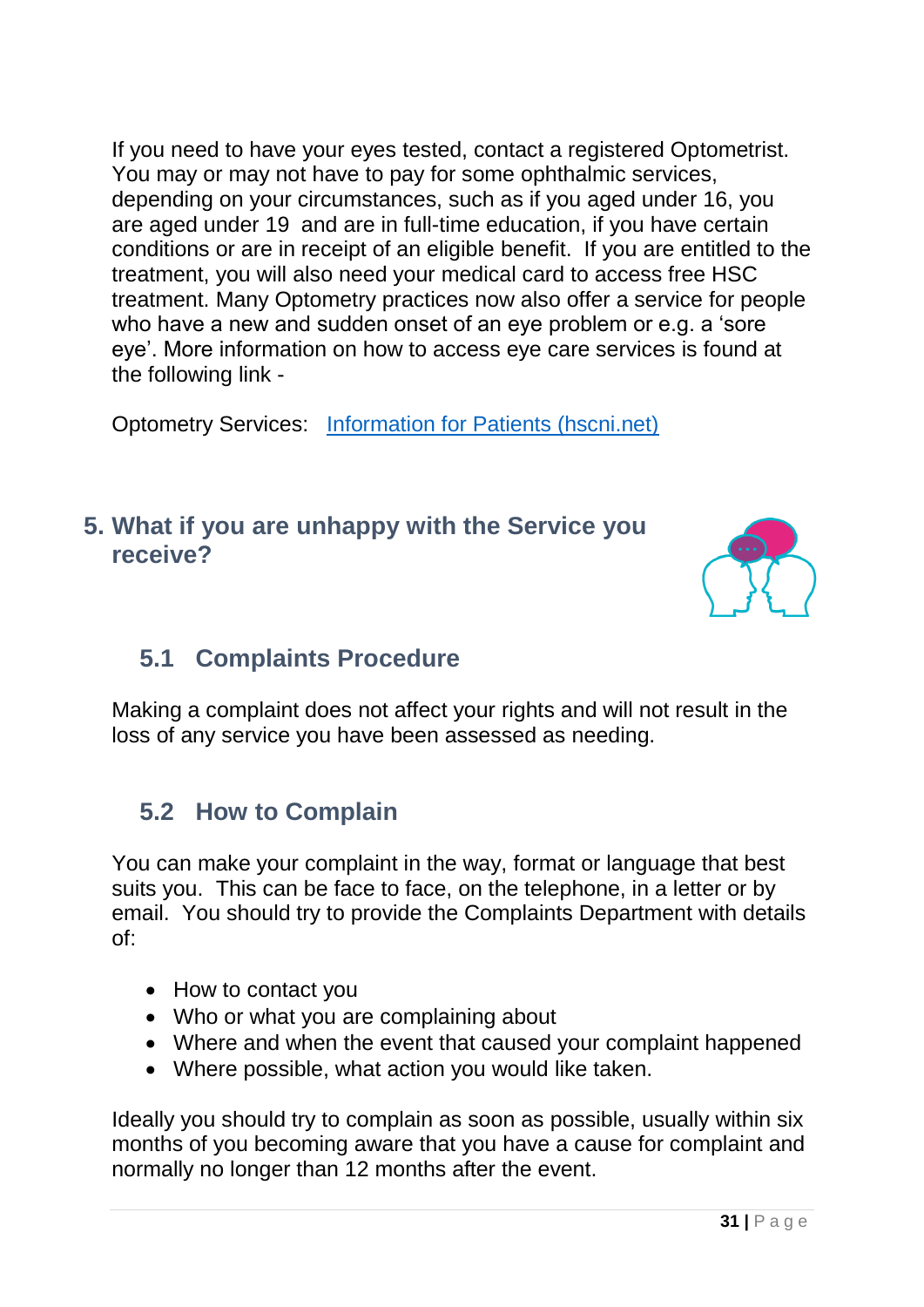#### **5.3 How to make a Complaint about a Health Care Provider**

If you want an apology, an explanation or a review of your treatment, you should first contact the place where you received care. The Hospital, GP Practice, Private Hospital or Clinic where you received care has its own complaints procedures. Please contact them for details.

You can find details of the Northern Ireland health service complaints procedures on the NI Direct website at [http://www.nidirect.gov.uk/make](http://www.nidirect.gov.uk/make-a-complaint-against-the-health-service)[a-complaint-against-the-health-service](http://www.nidirect.gov.uk/make-a-complaint-against-the-health-service)

You can also contact the Patient and Client Council by email [complaints.pcc@hscni.net](mailto:complaints.pcc@hscni.net) or freephone 0800 917 0222.

#### **Below are the contact details for each Trust Complaints Department:**

#### **Belfast Health and Social Care Trust**:

Complaints Department for the Belfast Health and Social Care Trust: Level 7, McKinney House Musgrave Park Hospital Belfast BT9 7JB Tel: (028) 9504 8000 Email: [complaints@belfasttrust.hscni.net](mailto:complaints@belfasttrust.hscni.net)  Online: [https://belfasttrust.hscni.net/contact-us/compliments-and](https://belfasttrust.hscni.net/contact-us/compliments-and-complaints/compliments-complaints-form/)[complaints/compliments-complaints-form/](https://belfasttrust.hscni.net/contact-us/compliments-and-complaints/compliments-complaints-form/)

#### **Northern Health and Social Care Trust:**

Service User Feedback Department, Bush House, 45 Bush Road, Antrim, BT41 2Q3 Telephone (028) 9442 4655.

Email: [user.feedback@northerntrust.hscni.net](mailto:user.feedback@northerntrust.hscni.net)  Online: http://www.northerntrust.hscni.net/contact-us/service-userfeedback-form/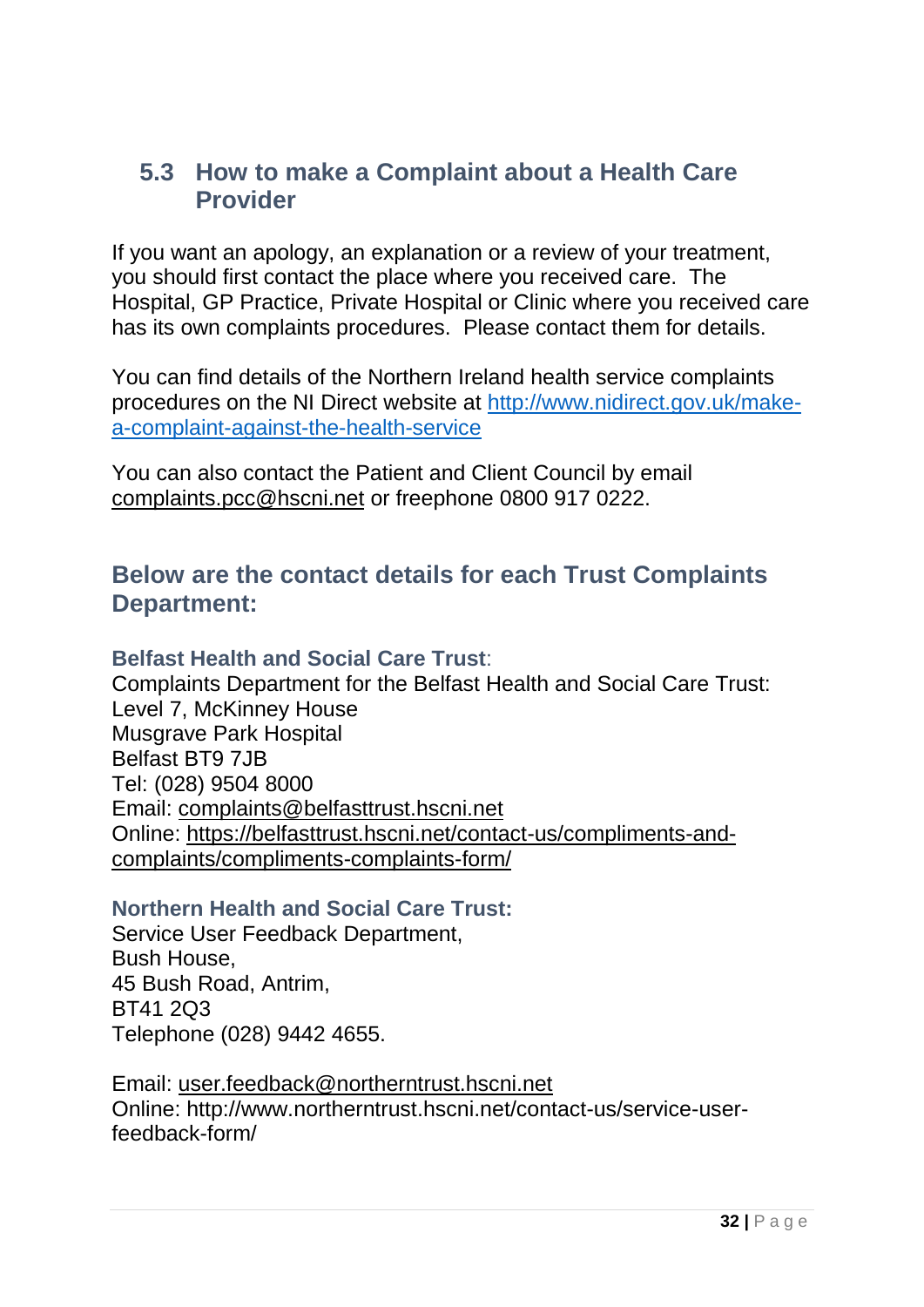You can also complete and submit the Service User Feedback Form

**South Eastern Health and Social Care Trust:** 

Complaints Department South Eastern HSC Trust Lough House Ards Community Hospital Church Street **Newtownards** BT23 4AS Tel: (028) 9056 1427 Fax: (028) 9056 4815

Email: [complaints@setrust.hscni.net](mailto:complaints@setrust.hscni.net) Online: https://setrust.hscni.net/contact-us/complaints/

#### **Southern Health and Social Care Trust:**

Service User Feedback Team Southern Health and Social Care Trust Beechfield House Craigavon Area Hospital 68 Lurgan Road Portadown BT63 5QQ Phone: (028) 37564600

#### Email: **[serviceuserfeedback@southerntrust.hscni.net](mailto:serviceuserfeedback@southerntrust.hscni.net)** Online: https://southerntrust.hscni.net/get-in-touch/service-userfeedback-form/

#### **Western Health and Social Care Trust:**

Complaints Department Trust Headquarters Altnagelvin Area Hospital Londonderry BT47 6SB Tel: 028 7134 5171 – extension: 214142 Or Direct Dial No. 028 7161 1226 SMS Text Facility: 077 8094 9796

Email: complaints.department@westerntrust.hscni.net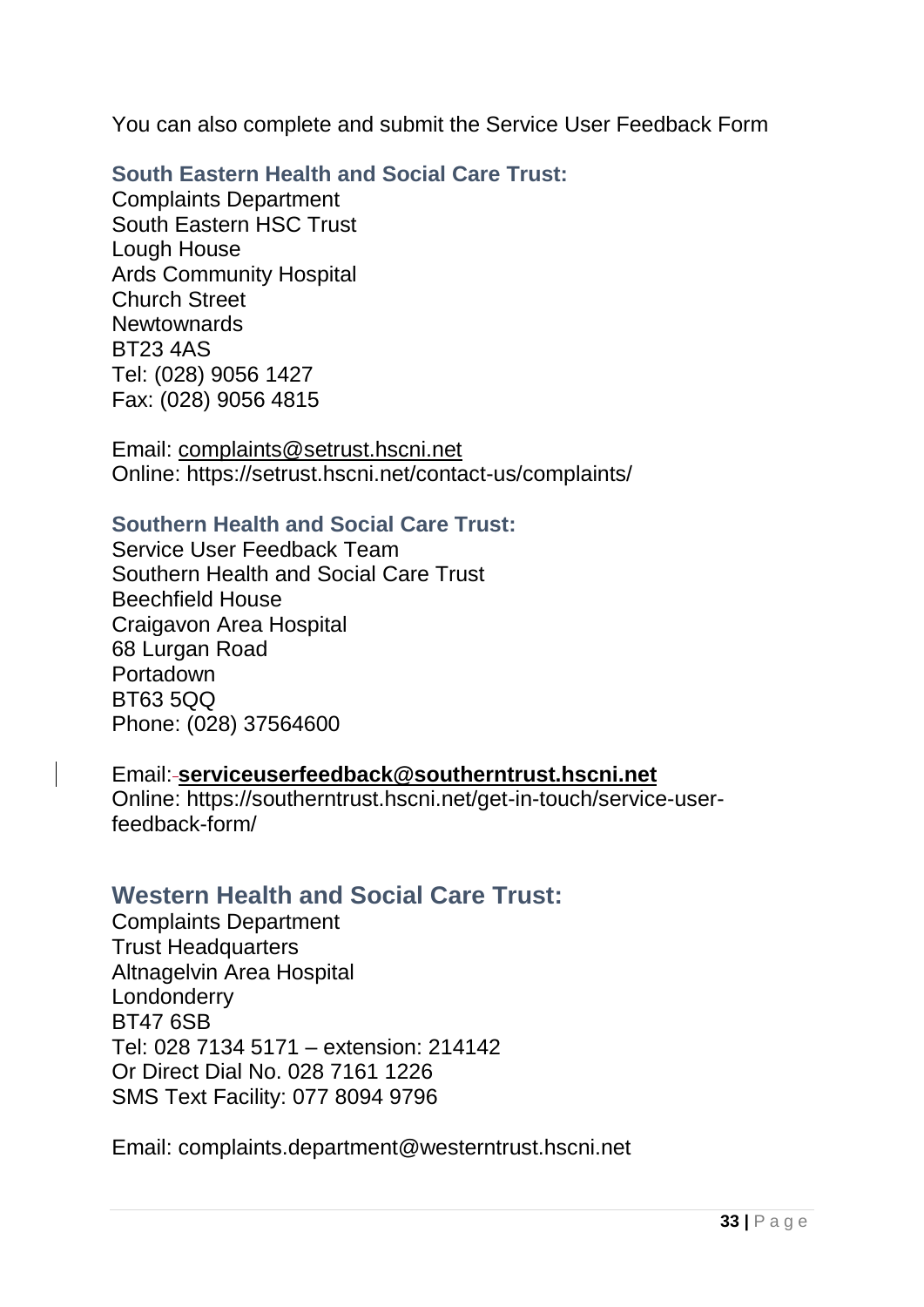## **Northern Ireland Ambulance Service (NIAS)**

Administrative and Complaints Manager Northern Ireland Ambulance Service HSC Trust Headquarters, Site 30 Knockbracken Healthcare Park Saintfield Road BELFAST BT8 8SG Tele: 028 9040 0999 Fax: 028 9040 0901 [www.niamb.co.uk](http://www.niamb.co.uk/)

### **5.4 What Will Happen Next?**

Your complaint will be acknowledged within 2 working days of receipt. They will aim to respond to your complaint in full within 20 working days. Some complaints take longer to resolve than others. They will tell you if it becomes clear that they are unable to respond within these timescales, and they will explain why.

#### **5.5 What happens if you are still not happy after a health care provider has investigated your complaint?**

If you remain unhappy, you can refer your complaint to the Northern Ireland Commissioner for Complaints (the Ombudsman). The Ombudsman will consider your complaint to determine whether it warrants investigation by him.

Further information on the services provided by the Ombudsman is available by contacting:

The Ombudsman Freepost BEL 1478 **Belfast** BT1 6BRFreephone: 0800 34 34 24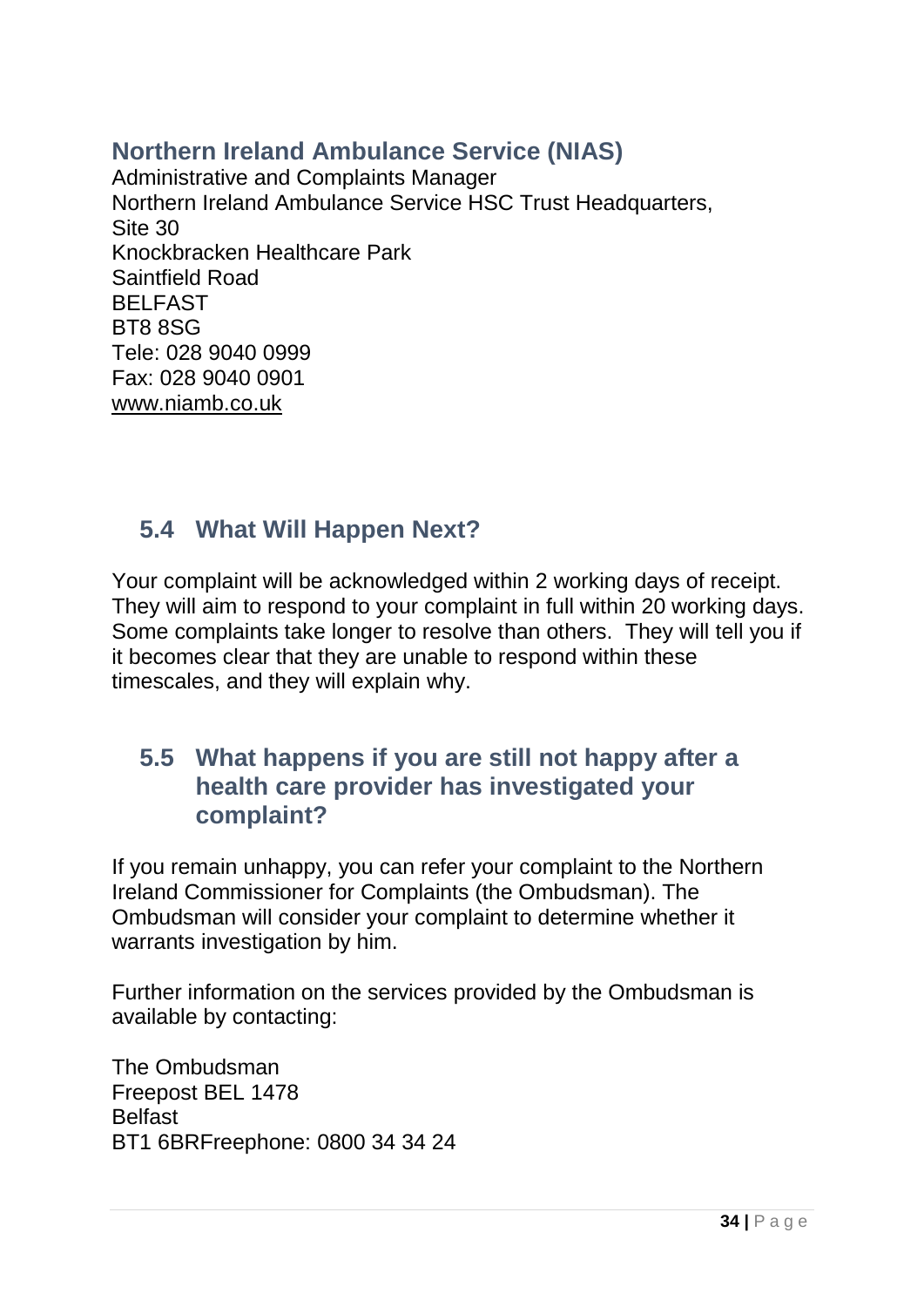Email:<mailto:ombudsman@ni-ombudsman.org.uk> [www.ni-ombudsman.org.uk](http://www.ni-ombudsman.org.uk/)

## **6 Where else can you get key Advice and Information?**

Further advice and information can be obtained from:

- The Health and Social Care Board [http://www.hscboard.hscni.net](http://www.hscboard.hscni.net/)
- Your local Health and Social Care Trusts: [http://www.belfasttrust.hscni.net](http://www.belfasttrust.hscni.net/)  [http://www.northerntrust.hscni.net](http://www.northerntrust.hscni.net/) [http://www.setrust.hscni.net](http://www.setrust.hscni.net/) [http://www.southerntrust.hscni.net](http://www.southerntrust.hscni.net/) [http://www.westerntrust.hscni.net](http://www.westerntrust.hscni.net/)

- The Public Health Agency<http://www.publichealth.hscni.net/>
- Patient Client Council [http://www.patientclientcouncil.hscni.net](http://www.patientclientcouncil.hscni.net/)
- Business Services Organisation [http://www.hscbusiness.hscni.net](http://www.hscbusiness.hscni.net/)

#### **6.1 Helplines Network NI:****[www.helplinesnetworkni.com](http://www.helplinesnetworkni.com/)**

The website [www.helplinesnetworkni.com](http://www.helplinesnetworkni.com/) offers a single point of access to Northern Ireland helpline numbers and websites, where people can find the right helpline to suit their needs. The easy to navigate website lists the details of over 20 Northern Ireland helplines run by public, voluntary and community organisations, all non-profit making. The website offers a search facility which allows users to search for the right support by entering a key word, find out information about what the helpline offers and get up to date contact details and operating times. The Network members provide a variety of vital support services including information, advice, counselling, a listening ear and befriending, covering a wide range of needs and issues.

- Your local Elected Representatives <http://www.nidirect.gov.uk/elections-in-northern-ireland>
- Your local Citizens Advice Bureaux [http://www.citizensadvice.co.uk](http://www.citizensadvice.co.uk/)
- Law Centre NI [http://www.lawcentreni.org](http://www.lawcentreni.org/)
- Northern Ireland Human Rights Commission [http://www.nihrc.org](http://www.nihrc.org/)
- Family Support [http://www.familysupportni.gov.uk](http://www.familysupportni.gov.uk/)